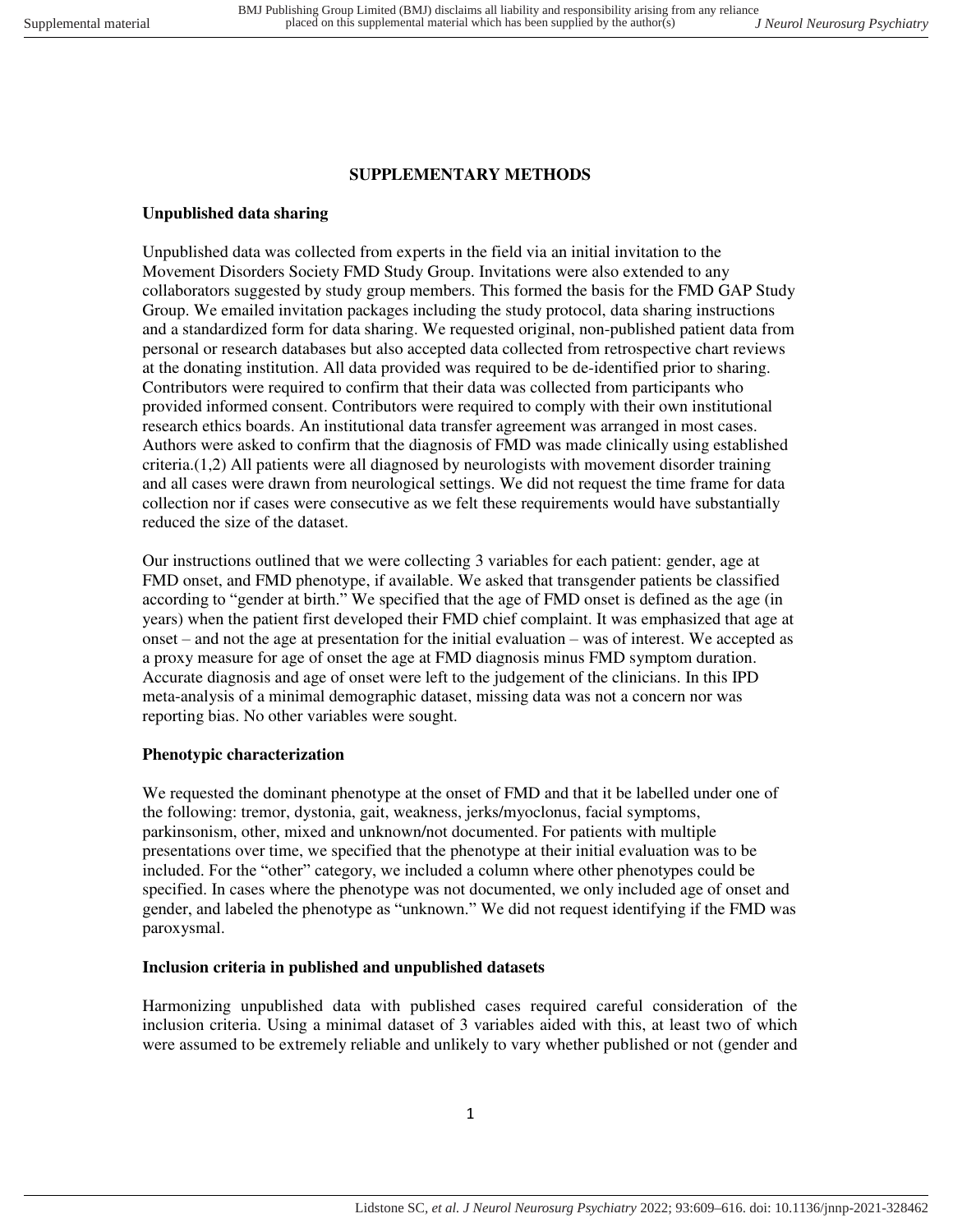age at onset). Harmonizing phenotype required parameters be given for unpublished data (categories above) which we assumed would have otherwise been grouped according to presentation and diagnosed using the same clinical criteria, and also not likely to change. The categories used were derived from phenotypes described in the published literature in a further effort to harmonize the data. Specifying an "unknown" category allowed including unpublished cases without a recorded phenotype which may not be published otherwise as a result. This was in keeping with the primary outcome of the study which was to assess the distribution of gender and age at onset.

Exclusion criteria were applied at the study level for published data, and at the patient level for the unpublished data. To maximize the yield of reliable, published FMD cases we restricted the search as described in the search strategy in the main manuscript. For unpublished cases, the exclusion criteria were specified to try to align the cases as much as possible with the published dataset to ensure as "pure" an FMD sample as possible.

## **Avoiding duplicate data**

The invitation to participate in the study contained a bibliography of the results of our systematic review and hand-search. This enabled authors to ensure that their data were not already included. Upon sharing, all contributors were asked to confirm if their data were published, and if so, to provide the citation of the paper, enabling cross referencing with our database. Two study investigators independently conducted the search and the results were then cross-referenced and reviewed by two other investigators.

#### **SUPPLEMENTARY RESULTS**

#### **Systematic review and data selection**

The systematic review is presented in Supplementary Figure 1. The PubMed search yielded 3083 papers. After removing reviews, non-English papers, and papers not related to functional neurological disorder, 136 papers underwent full-text screening for eligibility. Papers were then removed if they were not related to FMD, they lacked the requisite quantitative FMD patient data, or there was comorbid neurological disease. After reference list searching, 98 sources continued to the data selection process. The results from the systematic review were compared to a secondary hard search by a separate author, which yielded 166 eligible records; 27 duplicates were removed. Each abstract was reviewed by 2-3 authors, and each full-text article was reviewed by two authors. Data extraction was conducted by two authors, and one author reviewed the data for accuracy.

The geographic distribution of the entire dataset is presented in the map in Supplementary Figure 2 and numerically by country in Supplementary Figure 5.

The entire dataset of all 4905 cases is presented in Supplementary Table 1, divided by phenotype and age. A significant association between age and phenotype was not seen, apart from a trend to significance for older age in gait disorders (p=0.054).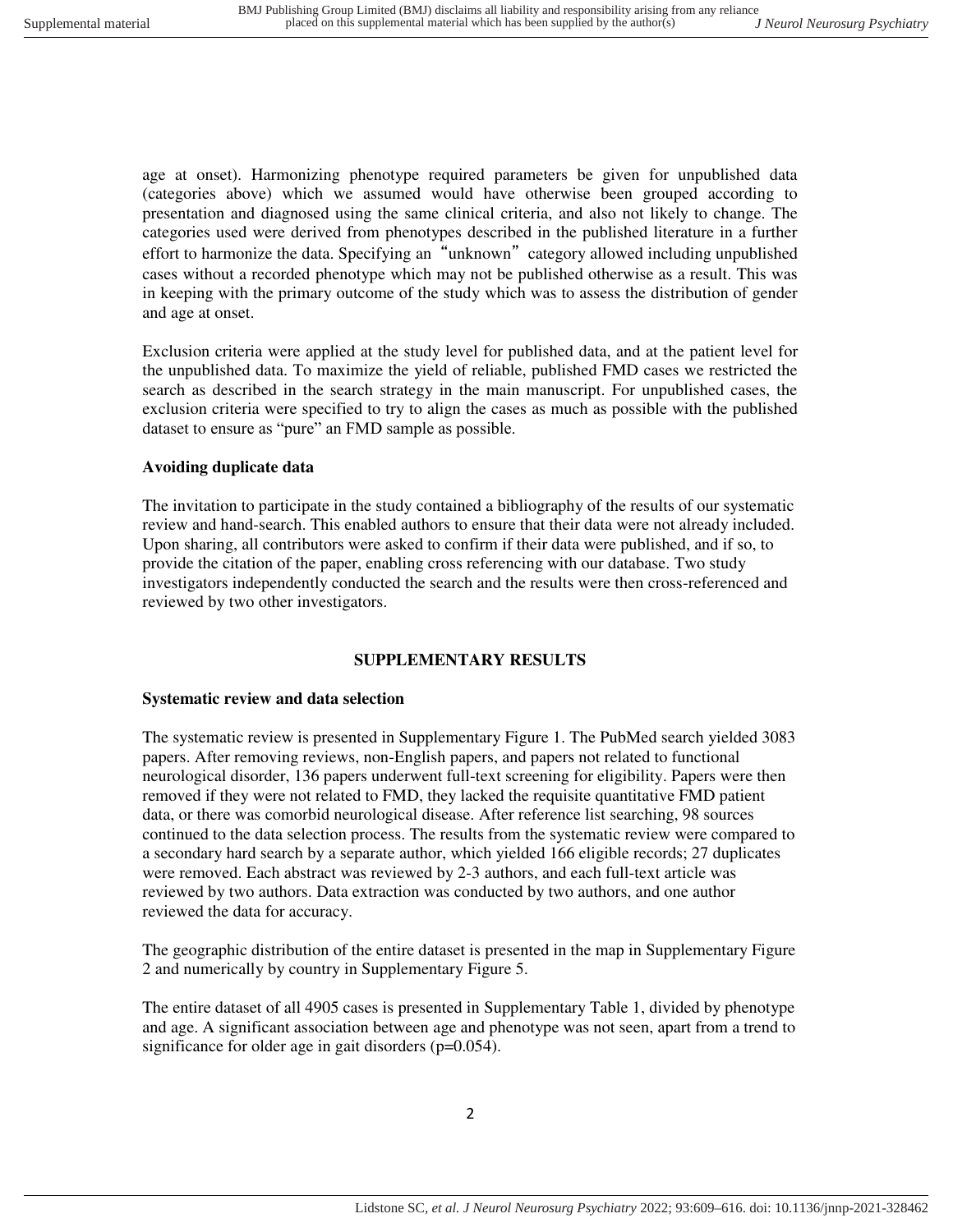### **Published data characteristics**

Supplementary Table 2 contains a summary of the published data sources. In addition to the main FMD phenotype categories, the following entries were included in the "Other" category: blepharospasm, chewing dystonia, coma, ophthalmologic FMD, palatal myoclonus, paroxysmal ballism, stereotypies, tics (6), toe movements, and tongue movements.

### **Unpublished data characteristics**

Unpublished data were shared from 33 separate groups from 28 countries (Supplementary Table 3). The response rate for data sharing was estimated at 65%. In addition to the main FMD phenotype categories, 61 cases of alternate phenotypes were reported under the "Other" category (Supplementary Table 4).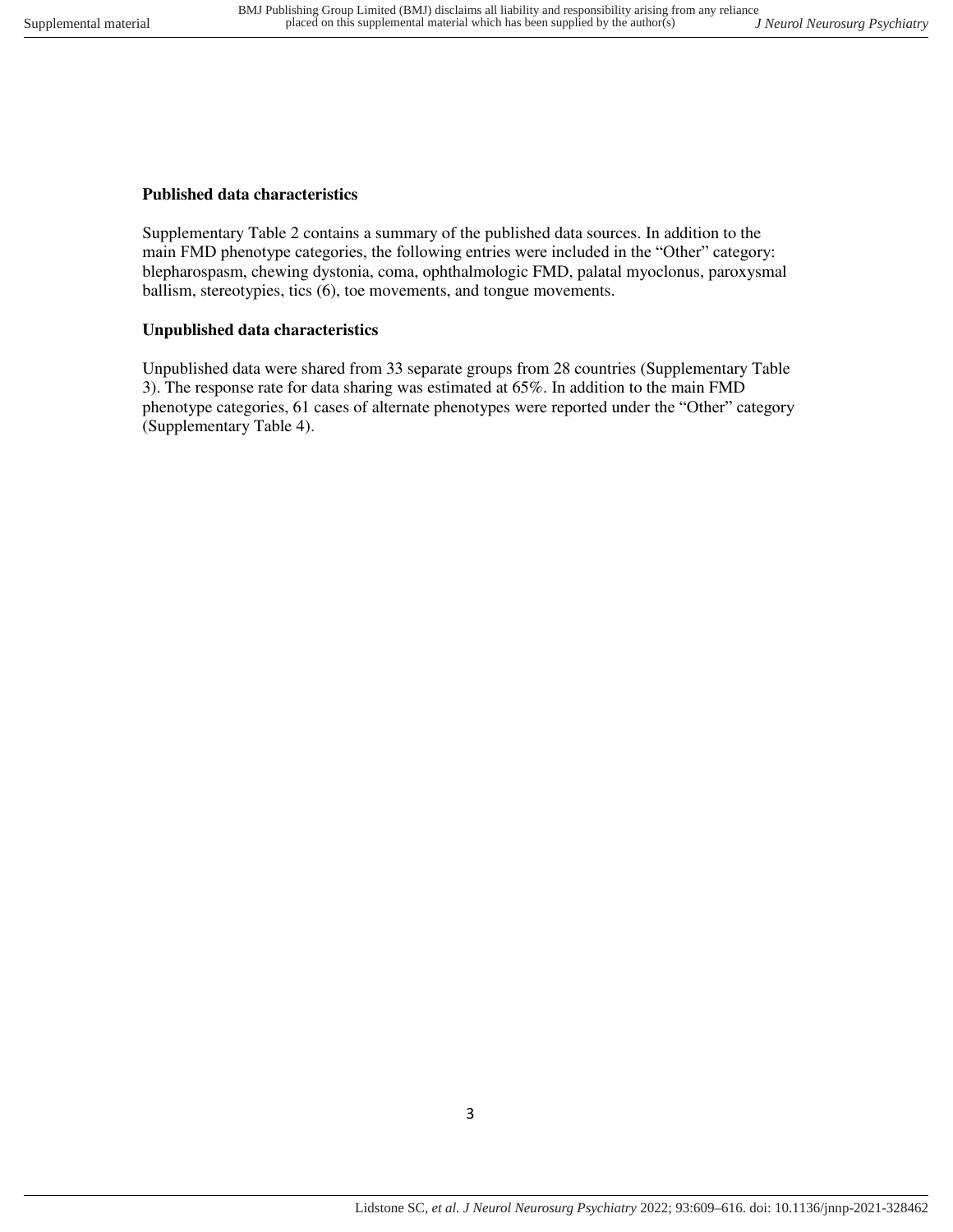### **References**

- 1. Fahn S, Williams DT. Psychogenic dystonia. *Adv Neurol*. 1988;50:431–55.
- 2. Gupta A, Lang AE. Psychogenic movement disorders: *Curr Opin Neurol.* 2009 Aug;22(4):430–6.
- 3. Baizabal-Carvallo JF, Jankovic J. Psychogenic Ophthalmologic Movement Disorders. *J Neuropsychiatry Clin Neurosci*. 2016 Jul;28(3):195–8.
- 4. Hop JW, Frijns CJM, van Gijn J. Psychogenic pseudoptosis. *J Neurol.* 1997 Oct 27;244(10):623–4.
- 5. Stamelou M, Saifee TA, Edwards MJ, Bhatia KP. Psychogenic palatal tremor may be underrecognized: reappraisal of a large series of cases. *Mov Disord* 2012 Aug;27(9):1164–8.
- 6. Janik P, Milanowski L, Szejko N. Psychogenic tics: clinical characteristics and prevalence. *Psychiatr Pol.* 2014 Aug;48(4):835–45.
- 7. Espay AJ, Maloney T, Vannest J et al. Impaired emotion processing in functional (psychogenic) tremor: A functional magnetic resonance imaging study. *NeuroImage Clin.*  2017; 17:179–87.
- 8. Espay AJ, Edwards MJ, Oggioni GD et al. Tremor retrainment as therapeutic strategy in psychogenic (functional) tremor. *Parkinsonism Relat Disord.* 2014 Jun;20(6):647–50.
- 9. Lang AE. Psychogenic dystonia: a review of 18 cases. *Can J Neurol Sci* 1995 May;22(2):136–43.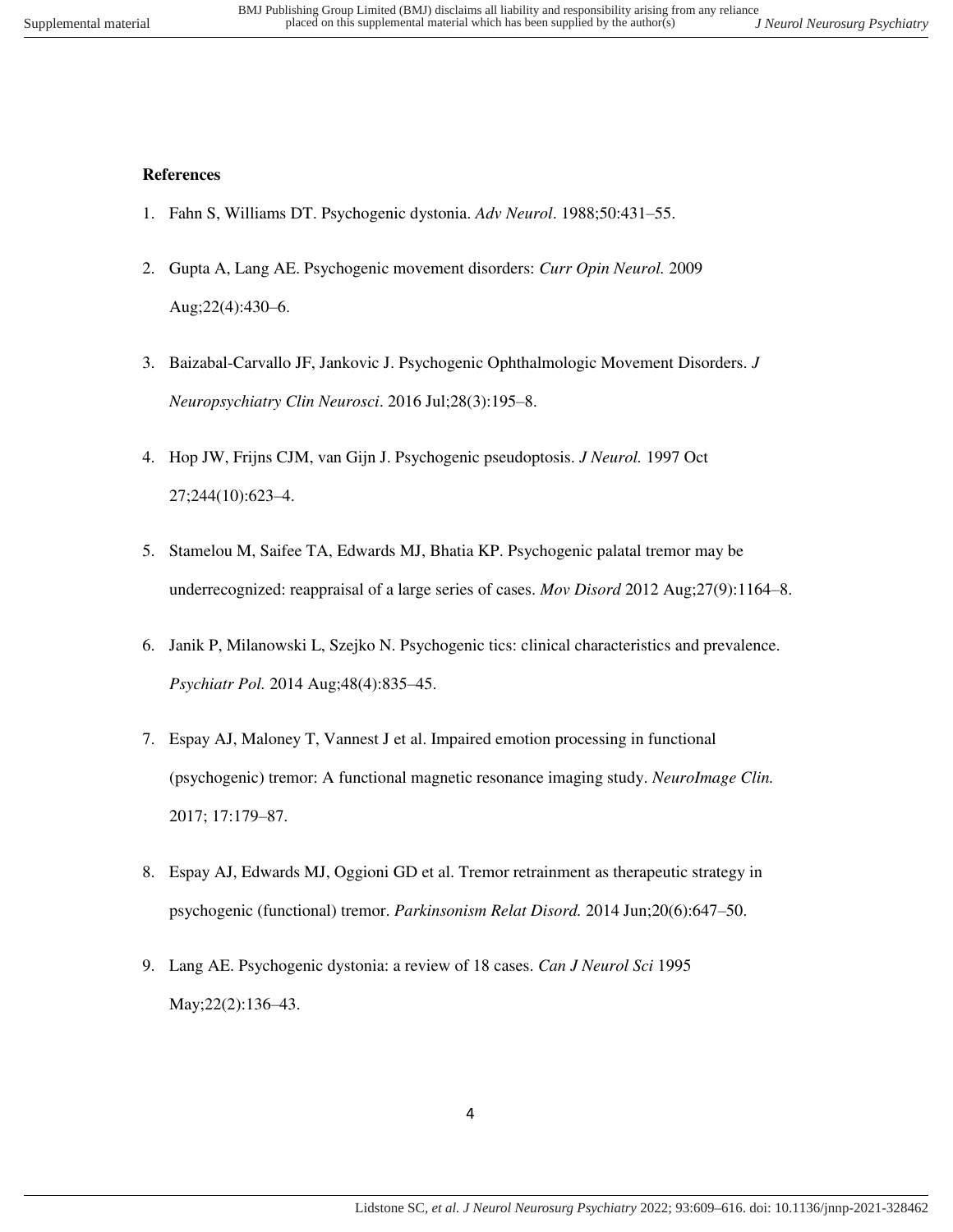- 10. Tinazzi M, Fasano A, Peretti A et al. Tactile and proprioceptive temporal discrimination are impaired in functional tremor. *PloS One*. 2014;9(7):e102328.
- 11. Gaig C, Martí MJ, Tolosa E et al. 123I-Ioflupane SPECT in the diagnosis of suspected psychogenic Parkinsonism. *Mov Disord*. 2006;21(11):1994–8.
- 12. Demartini B, Ricciardi L, Parees I, Ganos C, Bhatia KP, Edwards MJ. A positive diagnosis of functional (psychogenic) tics. *Eur J Neurol.* 2014 22(3):527-e36.
- 13. Quartarone A, Rizzo V, Terranova C et al. Abnormal sensorimotor plasticity in organic but not in psychogenic dystonia. *Brain J Neurol*. 2009 Oct;132(Pt 10):2871–7.
- 14. Morgante F, Edwards MJ, Espay AJ et al. Diagnostic agreement in patients with psychogenic movement disorders. Mov Disord 2012 Apr;27(4):548–52.
- 15. Deuschl G, Köster B, Lücking CH, Scheidt C. Diagnostic and pathophysiological aspects of psychogenic tremors. *Mov Disord*. 1998 Mar;13(2):294–302.
- 16. Pareés I, Kassavetis P, Saifee TA et al. Failure of explicit movement control in patients with functional motor symptoms. *Mov Disord*. 2013 28(4):517–23.
- 17. Schwingenschuh P, Katschnig P, Seiler S et al. Moving toward "laboratory-supported" criteria for psychogenic tremor. *Mov Disord* 2011 Dec;26(14):2509–15.
- 18. Factor SA, Podskalny GD, Molho ES. Psychogenic movement disorders: frequency, clinical profile, and characteristics. *J Neurol Neurosurg Psychiatry*. 1995 59(4):406–12.

5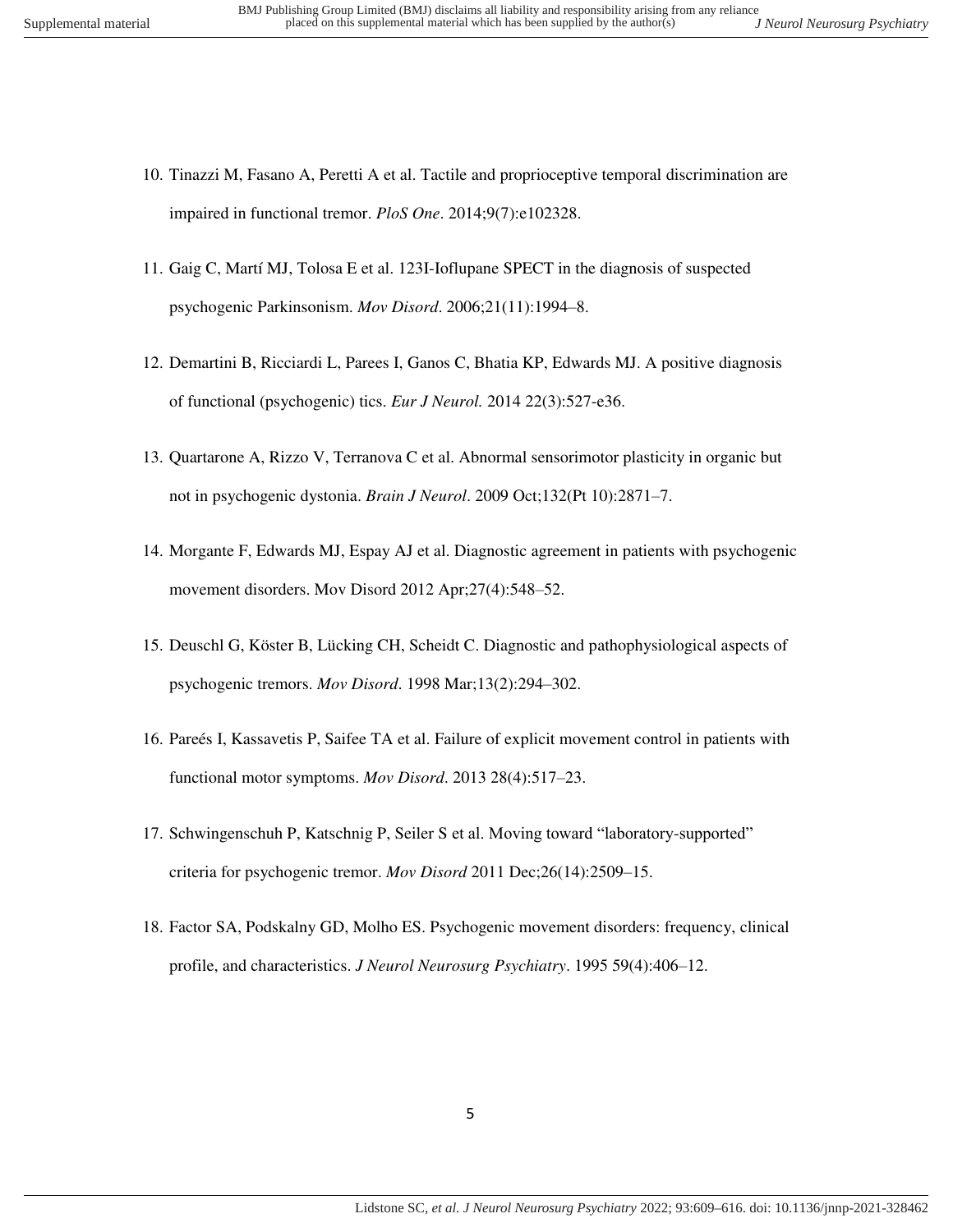- 19. Hinson VK, Weinstein S, Bernard B, Leurgans SE, Goetz CG. Single-blind clinical trial of psychotherapy for treatment of psychogenic movement disorders. *Parkinsonism Relat Disord.* 2006 Apr;12(3):177–80.
- 20. Baizabal-Carvallo JF, Jankovic J. The clinical features of psychogenic movement disorders resembling tics. *J Neurol Neurosurg Psychiatry.* 2013;85(5):573–5.
- 21. Dallocchio C, Arbasino C, Klersy C, Marchioni E. The effects of physical activity on psychogenic movement disorders. *Mov Disord*. 2010;25(4):421–5.
- 22. Schrag AE, Mehta AR, Bhatia KP et al. The functional neuroimaging correlates of psychogenic versus organic dystonia. *Brain J Neurol.* 2013; 136(Pt 3):770–81.
- 23. Schrag A, Trimble M, Quinn N, Bhatia K. The syndrome of fixed dystonia: an evaluation of 103 patients. *Brain*. 2004 Oct 1;127(10):2360–72.
- 24. Hassa T, de Jel E, Tuescher O, Schmidt R, Schoenfeld MA. Functional networks of motor inhibition in conversion disorder patients and feigning subjects. *NeuroImage Clin*. 2016 May 17;11:719–27.
- 25. Epstein SA, Maurer CW, LaFaver K, Ameli R, Sinclair S, Hallett M. Insights into Chronic Functional Movement Disorders: The Value of Qualitative Psychiatric Interviews. *Psychosomatics.* 2016;57(6):566–75.
- 26. Batla A, Pareés I, Edwards MJ, Stamelou M, Bhatia KP, Panicker JN. Lower urinary tract dysfunction in patients with functional movement disorders. *J Neurol Sci.* 2016 Feb;361:192–4.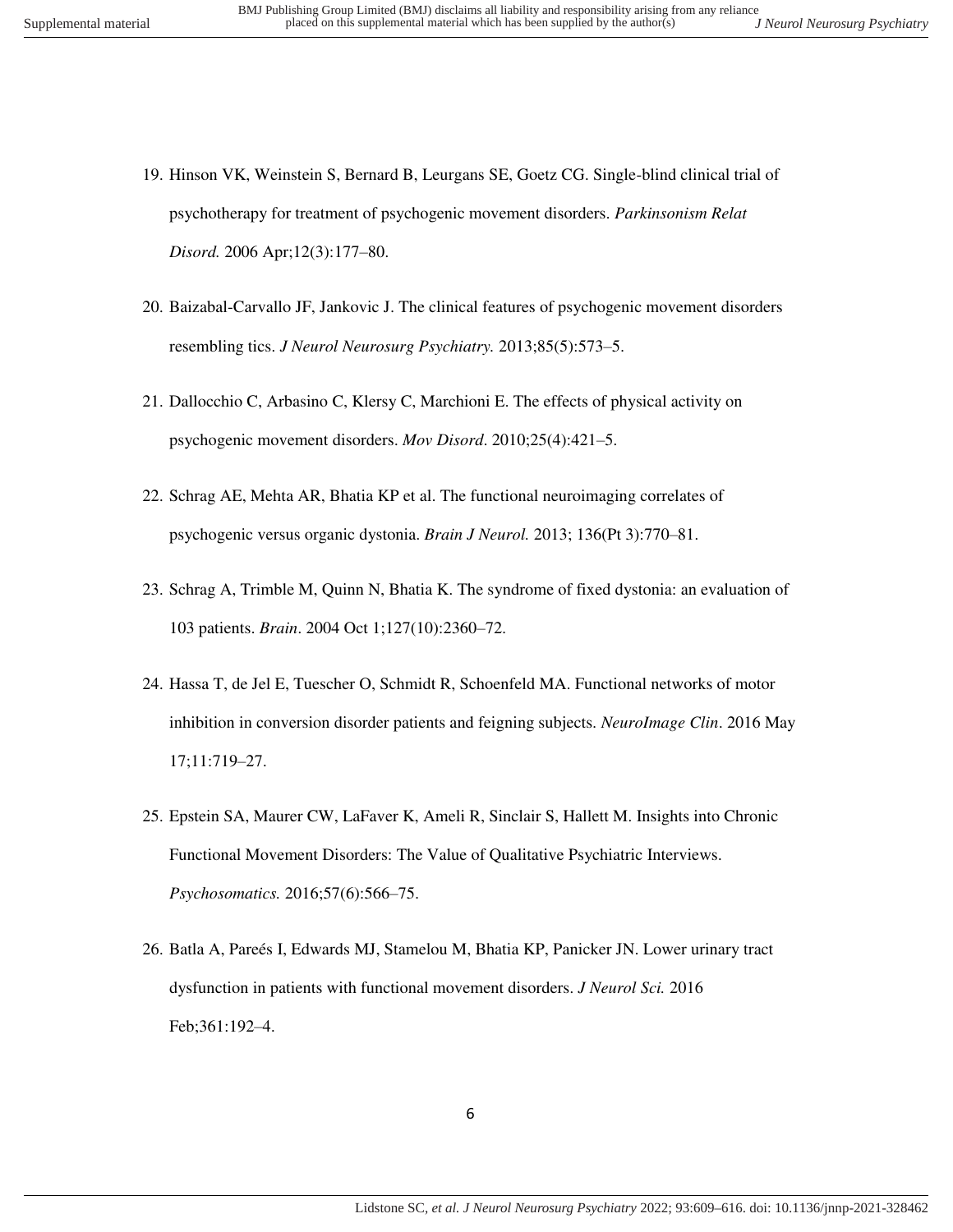- 27. Frasca Polara G, Fleury V, Stone J et al. Prevalence of functional (psychogenic) parkinsonism in two Swiss movement disorders clinics and review of the literature. *J Neurol Sci.* 2018 Apr;387:37–45.
- 28. Stone J, Hoeritzauer I, Brown K, Carson A. Therapeutic sedation for functional (psychogenic) neurological symptoms. *J Psychosom Res*. 2014 Feb;76(2):165–8.
- 29. McWhirter L, Ludwig L, Carson A, McIntosh RD, Stone J. Transcranial magnetic stimulation as a treatment for functional (psychogenic) upper limb weakness. *J Psychosom Res.* 2016 Oct;89:102–6.
- 30. Stone J, Warlow C, Sharpe M. The symptom of functional weakness: a controlled study of 107 patients. *Brain.* 2010 Apr 15;133(5):1537–51.
- 31. Stone J, Hoeritzauer I, Tesolin L, Carson A. Functional movement disorders of the face: A historical review and case series. *J Neurol Sci.* 2018 Dec;395:35–40.
- 32. Binzer M, Andersen PM, Kullgren G. Clinical characteristics of patients with motor disability due to conversion disorder: a prospective control group study. *J Neurol Neurosurg Psychiatry.* 1997 Jul;63(1):83–8.
- 33. Stone J, Gelauff J, Carson A. A "twist in the tale": Altered perception of ankle position in psychogenic dystonia. *Mov Disord.* 2011 Dec 15;27(4):585–6.
- 34. Liepert J, Hassa T, Tüscher O, Schmidt R. Abnormal motor excitability in patients with psychogenic paresis. *J Neurol*. 2009 Jan;256(1):121–6.

7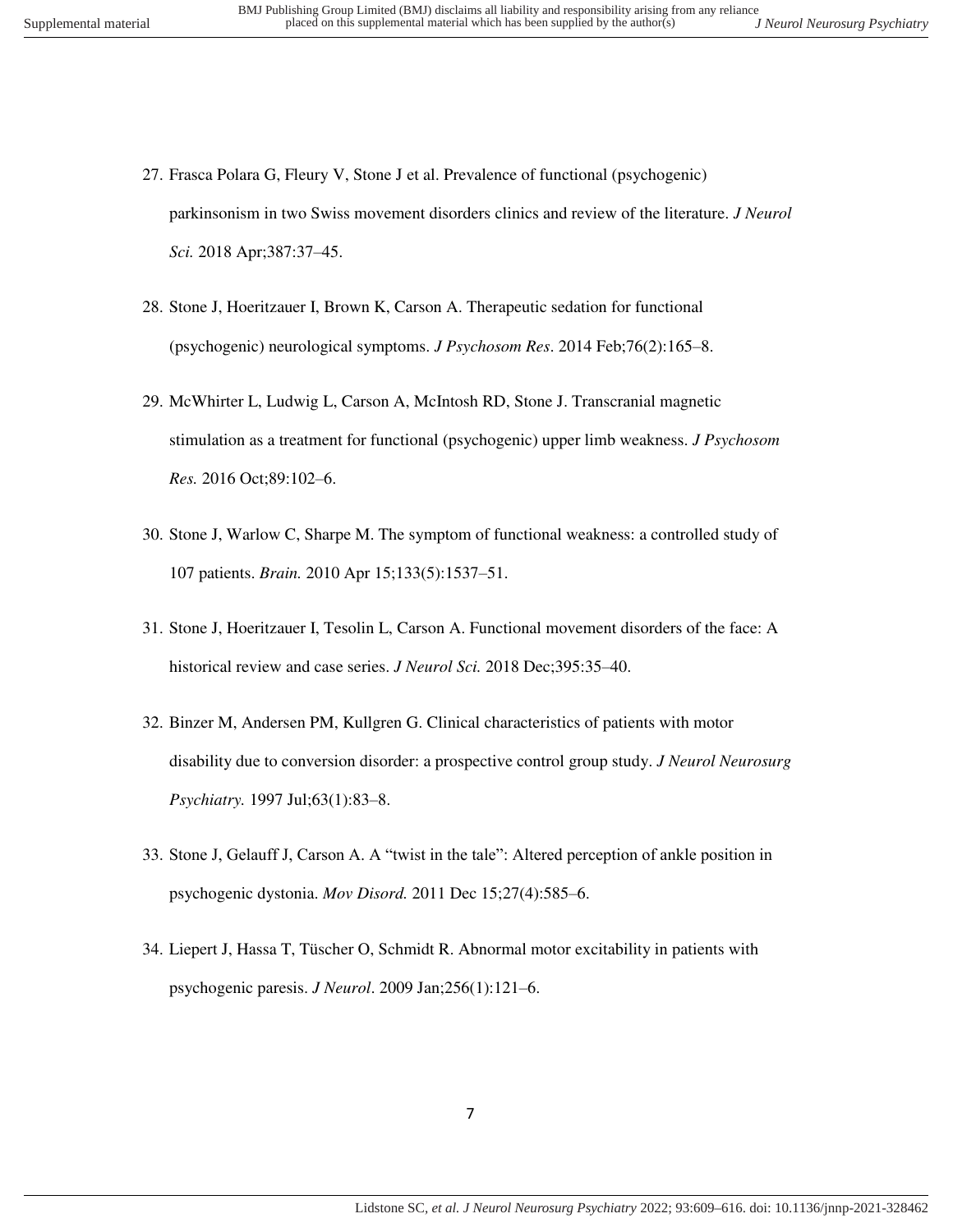35. Zeuner KE, Shoge RO, Goldstein SR, Dambrosia JM, Hallett M. Accelerometry to distinguish psychogenic from essential or parkinsonian tremor. *Neurology.* 2003 Aug

25;61(4):548–50.

- 36. Kranick SM, Moore JW, Yusuf N et al. Action-effect binding is decreased in motor conversion disorder: implications for sense of agency. *Mov Disord* 2013 Jul;28(8):1110–6.
- 37. Felicio AC, Godeiro-Junior C, Moriyama TS et al. Degenerative parkinsonism in patients with psychogenic parkinsonism: A dopamine transporter imaging study. *Clin Neurol Neurosurg.* 2010 May;112(4):282–5.
- 38. Stone J, Zeman A, Simonotto E et al. fMRI in Patients With Motor Conversion Symptoms and Controls With Simulated Weakness. *Psychosom Med*. 2007 Nov;69(9):961–9.
- 39. Aybek S, Nicholson TRJ, Draganski B et al. Grey matter changes in motor conversion disorder. *J Neurol Neurosurg Psychiatry*. 2012 Dec 12;85(2):236–8.
- 40. Roelofs K, de Bruijn ERA, Van Galen GP. Hyperactive action monitoring during motorinitiation in conversion paralysis: An event-related potential study. *Biol Psychol.* 2006 Mar;71(3):316–25.
- 41. Delange F, Roelofs K, Toni I. Increased self-monitoring during imagined movements in conversion paralysis. *Neuropsychologia.* 2007;45(9):2051–8.
- 42. Merello M, Ballesteros D, Rossi M et al. Lack of maintenance of gait pattern as measured by instrumental methods suggests psychogenic gait. *Funct Neurol.* 2012 Dec;27(4):217–24.

8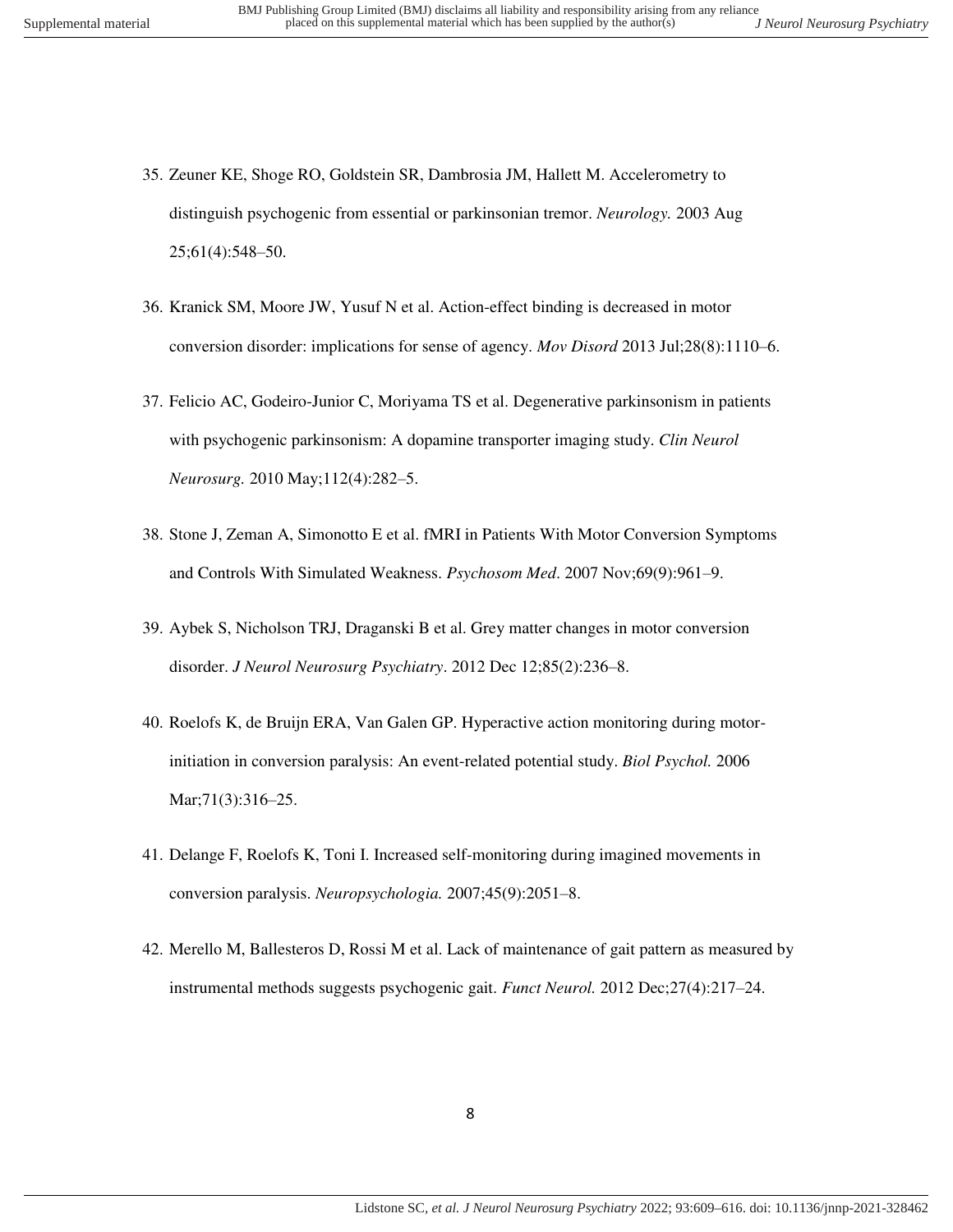- 
- 43. Liepert J, Hassa T, Tüscher O, Schmidt R. Motor excitability during movement imagination and movement observation in psychogenic lower limb paresis. *J Psychosom Res*. 2011 Jan;70(1):59–65.
- 44. Roelofs K, van Galen GP, Keijsers GPJ, Hoogduin CAL. Motor initiation and execution in patients with conversion paralysis. *Acta Psychol (Amst)*. 2002 May;110(1):21–34.
- 45. Canavese C, Ciano C, Zibordi F, Zorzi G, Cavallera V, Nardocci N. Phenomenology of psychogenic movement disorders in children. *Mov Disord*. 2012;27(9):1153–7.
- 46. Bentivoglio AR, Loi M, Valente EM, Ialongo T, Tonali P, Albanese A. Phenotypic variability of DYT1-PTD: Does the clinical spectrum include psychogenic dystonia? *Mov Disord.* 2002 Sep;17(5):1058–63.
- 47. Terada K, Ikeda A, Van Ness PC et al. Presence of Bereitschaftspotential preceding psychogenic myoclonus: clinical application of jerk-locked back averaging. *J Neurol Neurosurg Psychiatry.* 1995 Jun;58(6):745–7.
- 48. Schwingenschuh P, Pont‐Sunyer C, Surtees R, Edwards MJ, Bhatia KP. Psychogenic movement disorders in children: A report of 15 cases and a review of the literature. *Mov Disord.* 2008;23(13):1882–8.
- 49. Benaderette S, Fregonara PZ, Apartis E et al. Psychogenic parkinsonism: A combination of clinical, electrophysiological, and [123I]-FP-CIT SPECT scan explorations improves diagnostic accuracy. *Mov Disord*. 2005 Oct 6;21(3):310–7.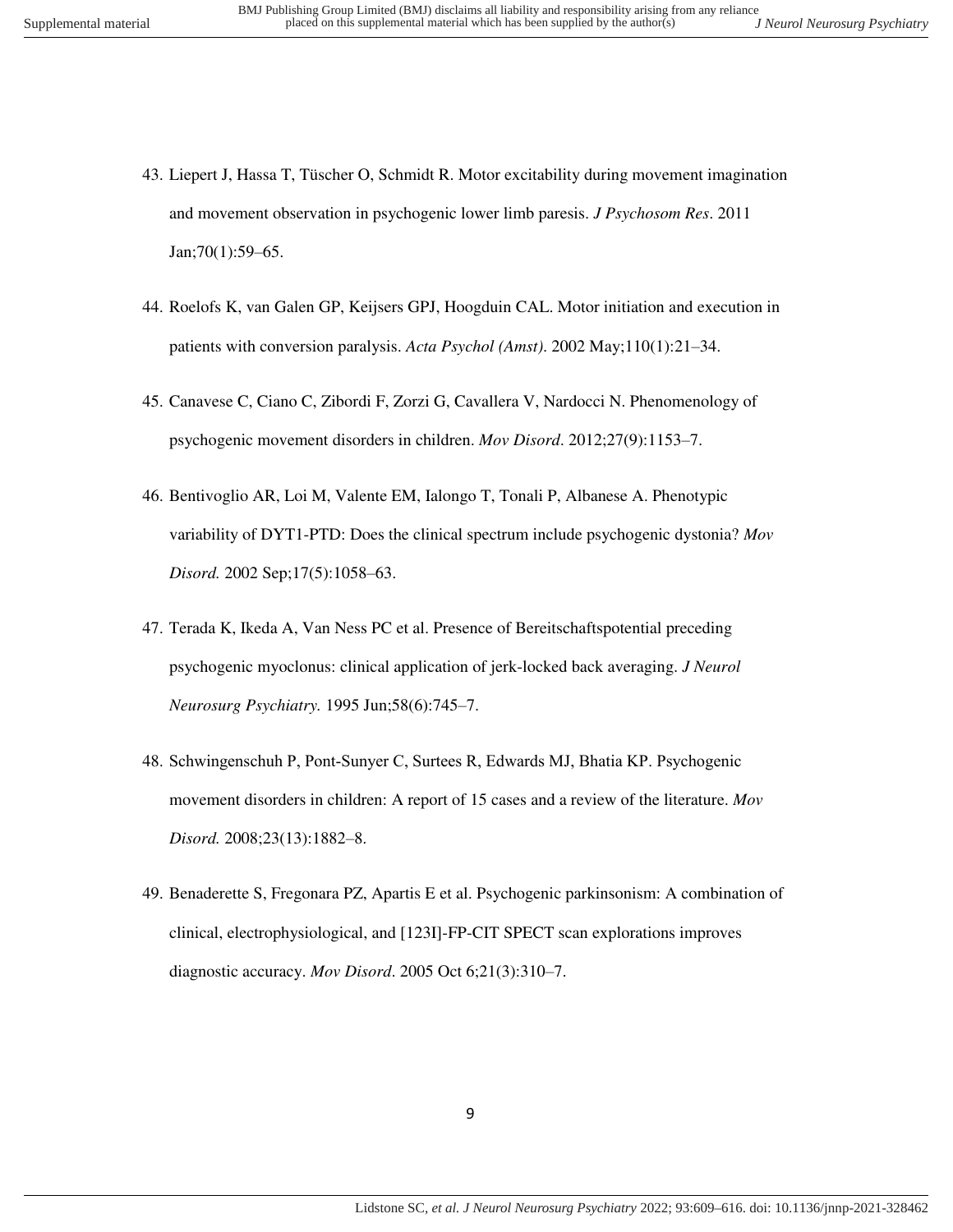- 50. Piboolnurak P, Rothey N, Ahmed A et al. Psychogenic tremor disorders identified using
- tree‐based statistical algorithms and quantitative tremor analysis. *Mov Disord.* 2005 Aug 9;20(12):1543–9.
- 51. Moene FC, Hoogduin KAL, Dyck RV. The inpatient treatment of patients suffering from (motor) conversion symptoms: A description of eight cases. *Int J Clin Exp Hypn.* 1998 Apr;46(2):171–90.
- 52. Garcin B, Roze E, Mesrati F et al. Transcranial magnetic stimulation as an efficient treatment for psychogenic movement disorders. *J Neurol Neurosurg Psychiatry.* 2013 Feb 5;84(9):1043–6.
- 53. Raethjen J, Kopper F, Govindan RB, Volkmann J, Deuschl G. Two different pathogenetic mechanisms in psychogenic tremor. Neurology. 2004 Sep 13;63(5):812–5.
- 54. Sojka P, Lošák J, Lamoš M et al. Processing of Emotions in Functional Movement Disorder: An Exploratory fMRI Study. *Front Neurol.* 2019 Aug 14;10:861–861.
- 55. Shahar E, Ravid S, Hafner H, Chistyakov A, Shcif A. Diagnostic value of Hoover sign and motor-evoked potentials in acute somatoform unilateral weakness and sensory impairment mimicking vascular stroke. *J Clin Neurosci.* 2012 Jul;19(7):980–3.
- 56. Søgaard U, Mathiesen BB, Simonsen E. Personality and Psychopathology in Patients With Mixed Sensory-Motor Functional Neurological Disorder (Conversion Disorder). *J Nerv Ment Dis.* 2019 Jul;207(7):546–54.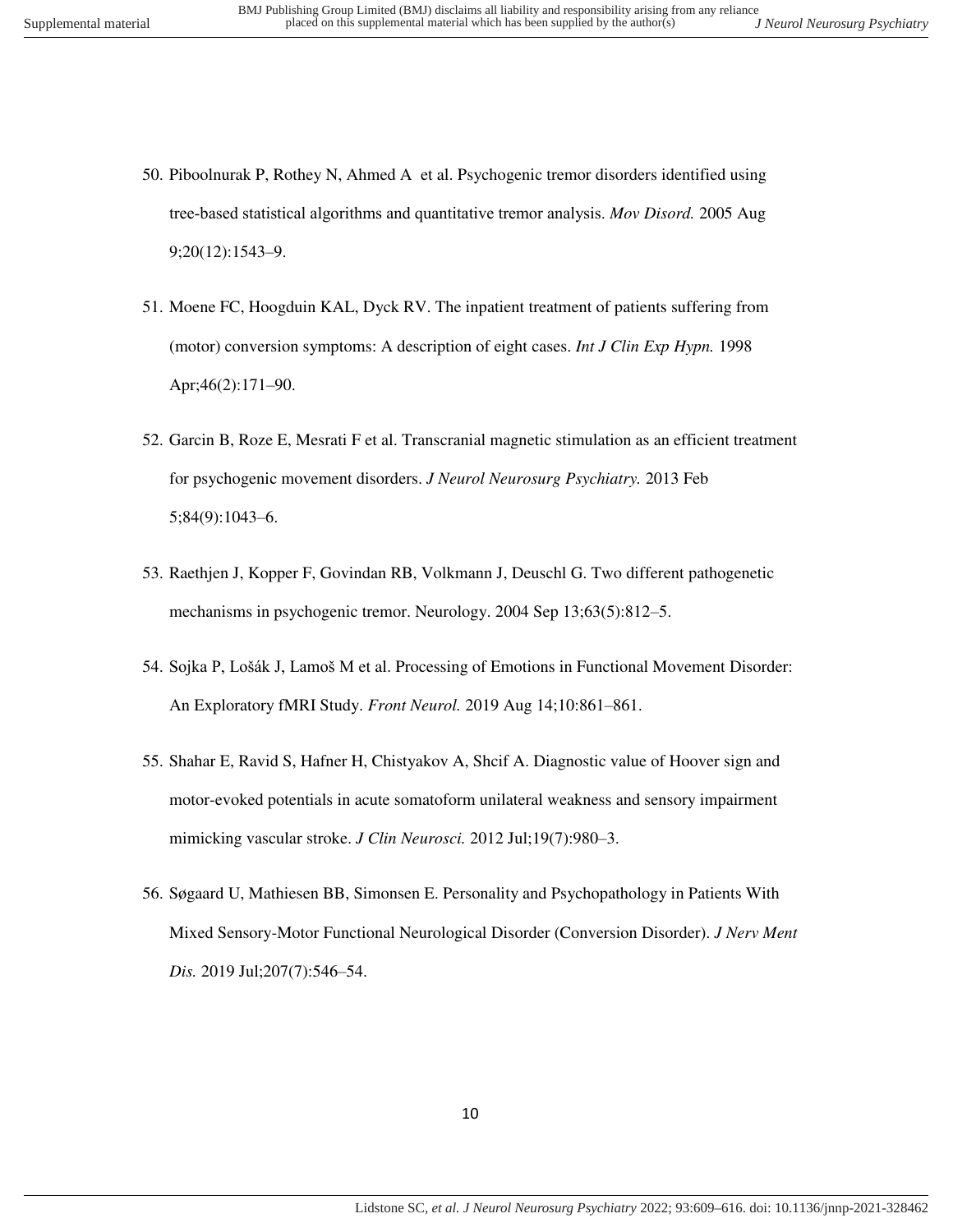- 57. Biran I, Shahar-Levy Y. Patients with motor conversion disorder use early developmental motor patterns. *J Bodyw Mov Ther.* 2018 Apr;22(2):366–73.
- 58. Blakemore RL, Hyland BI, Hammond-Tooke GD, Anson JG. Distinct modulation of eventrelated potentials during motor preparation in patients with motor conversion disorder. *PloS One.* 2013 Apr 23;8(4):e62539–e62539.
- 59. Ahmed MAS, Martinez A, Yee A, Cahill D, Besag FMC. Psychogenic and organic movement disorders in children. *Dev Med Child Neurol.* 2008 Apr;50(4):300–4.
- 60. DALE RC, SINGH H, TROEDSON C, PILLAI S, GAIKIWARI S, KOZLOWSKA K. A prospective study of acute movement disorders in children. *Dev Med Child Neurol.* 2010 Feb 12;52(8):739–48.
- 61. Hayes MW, Graham S, Heldorf P, de Moore G, Morris JGL. A video review of the diagnosis of psychogenic gait: Appendix and commentary. *Mov Disord.* 1999 Nov;14(6):914–21.
- 62. Lader M, Sartorius N. Anxiety in patients with hysterical conversion symptoms. *J Neurol Neurosurg Psychiatry.* 1968 Oct;31(5):490–5.
- 63. Majumdar A, López-Casas J, Poo P et al. Syndrome of fixed dystonia in adolescents Short term outcome in 4 cases. *Eur J Paediatr Neurol*. 2009 Sep;13(5):466–72.
- 64. Yazici KM, Kostakoglu L. Cerebral blood flow changes in patients with conversion disorder. *Psychiatry Res Neuroimaging.* 1998 Sep;83(3):163–8.
- 65. Speed J. Behavioral management of conversion disorder: Retrospective study. *Arch Phys Med Rehabil.* 1996 Feb;77(2):147–54.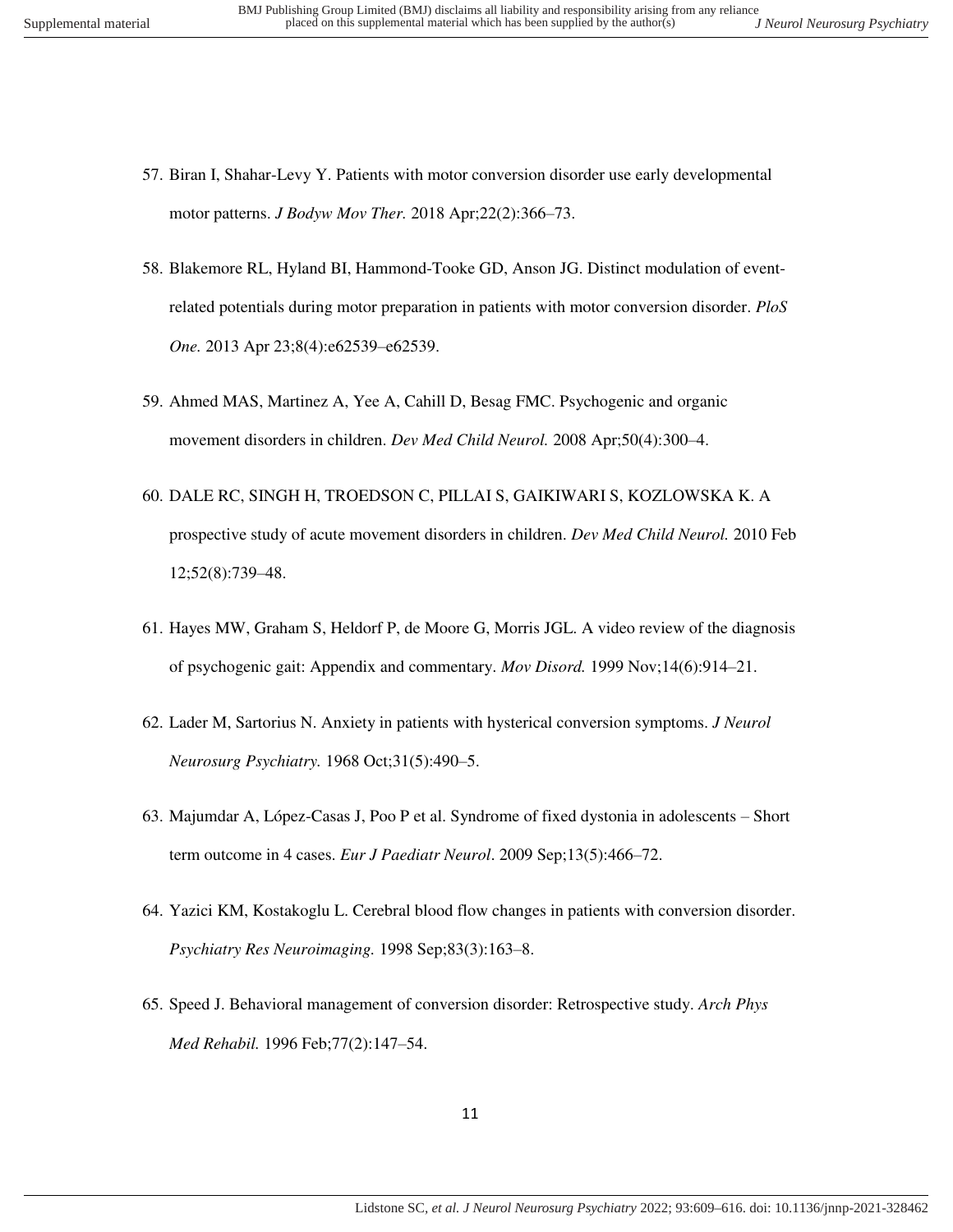- 66. Thomson AP, Sills JA. Diagnosis of functional illness presenting with gait disorder. *Arch Dis Child.* 1988 Feb;63(2):148–53.
- 67. Blinder D, Rotenberg L, Taicher S. Conversion disorder after maxillofacial trauma and surgery. *Int J Oral Maxillofac Surg*. 1996 Apr;25(2):116–8.
- 68. Defazio G, Pastore A, Pellicciari R et al. Personality disorders and somatization in functional and organic movement disorders. *Psychiatry Res*. 2017 Nov 1;257:227–9.
- 69. Pellicciari R, Superbo M, Gigante AF, Livrea P, Defazio G. Disease modeling in functional movement disorders. *Parkinsonism Relat Disord.* 2014 Nov 1;20(11):1287–9.
- 70. Pandey S, Nahab F, Aldred J, Nutt J, Hallett M. Post-traumatic shoulder movement disorders: A challenging differential diagnosis between organic and functional. *Mov Disord Clin Pract.* 2014 Jun 1;1(2):102–5.
- 71. Pandey S, Koul A. Psychogenic Movement Disorders in Adults and Children: A Clinical and Video Profile of 58 Indian Patients. *Mov Disord Clin Pract.* 2017 Jul 18;4(5):763–7.
- 72. Chouksey A, Pandey S. Functional Movement Disorders in Elderly. *Tremor Hyperkinetic Mov* 2019;9. https://www.ncbi.nlm.nih.gov/pmc/articles/PMC6691911/
- 73. Baizabal-Carvallo JF, Jankovic J. Gender Differences in Functional Movement Disorders. *Mov Disord Clin Pract.* 2019 Dec 24;7(2):182–7.
- 74. Ahmad O, Ahmad KE. Functional neurological disorders in outpatient practice: An Australian cohort. *J Clin Neurosc*i. 2016 Jun 1;28:93–6.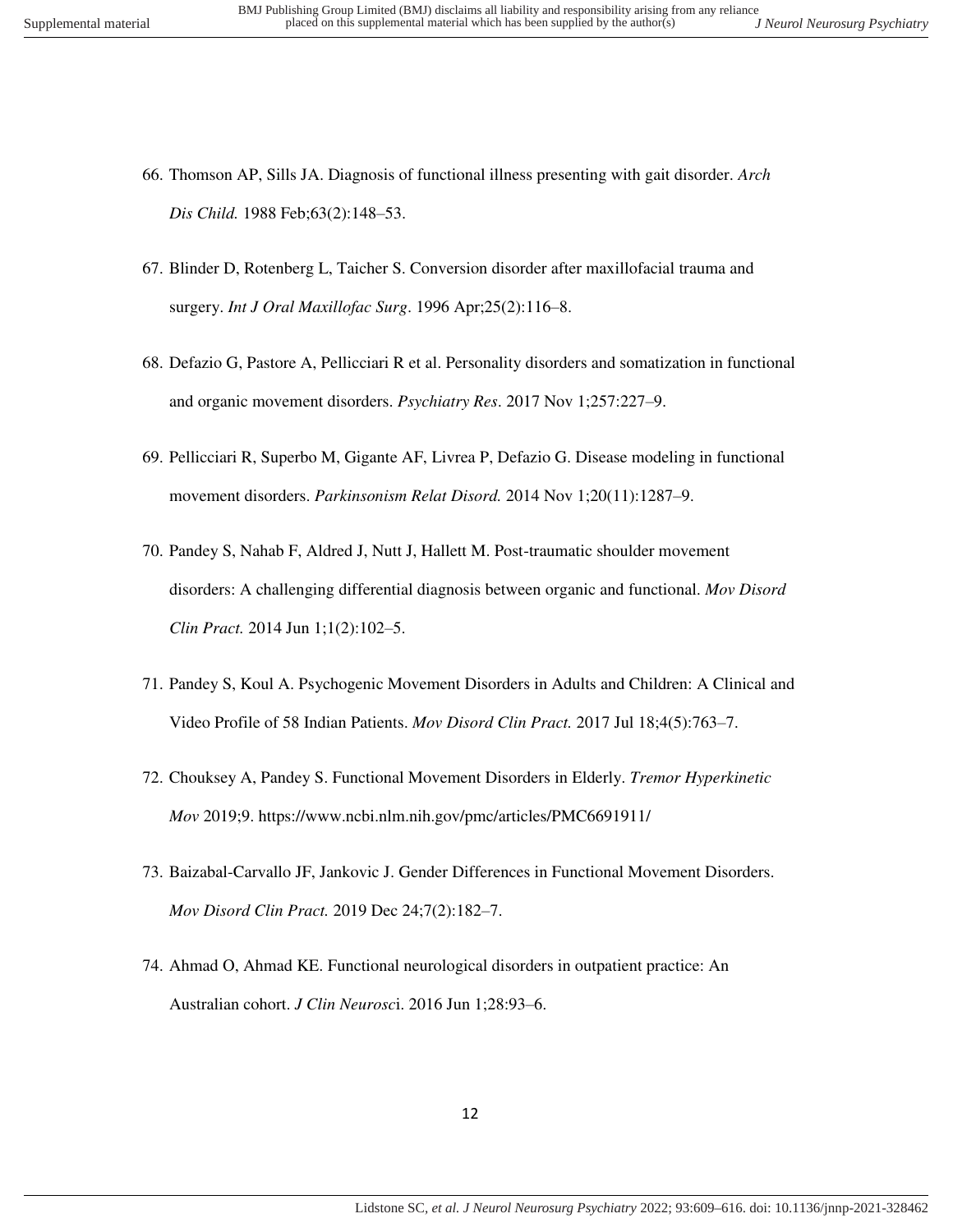- 75. Gendre T, Carle G, Mesrati F et al. Quality of life in functional movement disorders is as altered as in organic movement disorders. *J Psychosom Res*. 2019;116:10–6.
- 76. Garcin B, Mesrati F, Hubsch C et al. Impact of Transcranial Magnetic Stimulation on Functional Movement Disorders: Cortical Modulation or a Behavioral Effect? *Front Neurol* 2017; 8. https://www.ncbi.nlm.nih.gov/pmc/articles/PMC5515822/
- 77. Stins JF, Kempe CA, Hagenaars MA, Beek PJ, Roelofs K. Attention and postural control in patients with conversion paresis. *J Psychosom Res*. 2015 Mar;78(3):249–54.
- 78. McKeon A, Ahlskog JE, Bower JH, Josephs KA, Matsumoto JY. Psychogenic tremor: Long term prognosis in patients with electrophysiologically-confirmed disease. *Mov Disord.* 2008 Oct 2;24(1):72–6.
- 79. de Gusmão CM, Guerriero RM, Bernson-Leung ME et al. Functional Neurological Symptom Disorders in a Pediatric Emergency Room: Diagnostic Accuracy, Features, and Outcome. *Pediatr Neurol.* 2014 Aug;51(2):233–8.
- 80. Guerriero RM, Pier DB, de Gusmão CM et al. Increased Pediatric Functional Neurological Symptom Disorders After the Boston Marathon Bombings: A Case Series. *Pediatr Neurol.* 2014 Nov 1;51(5):619–23.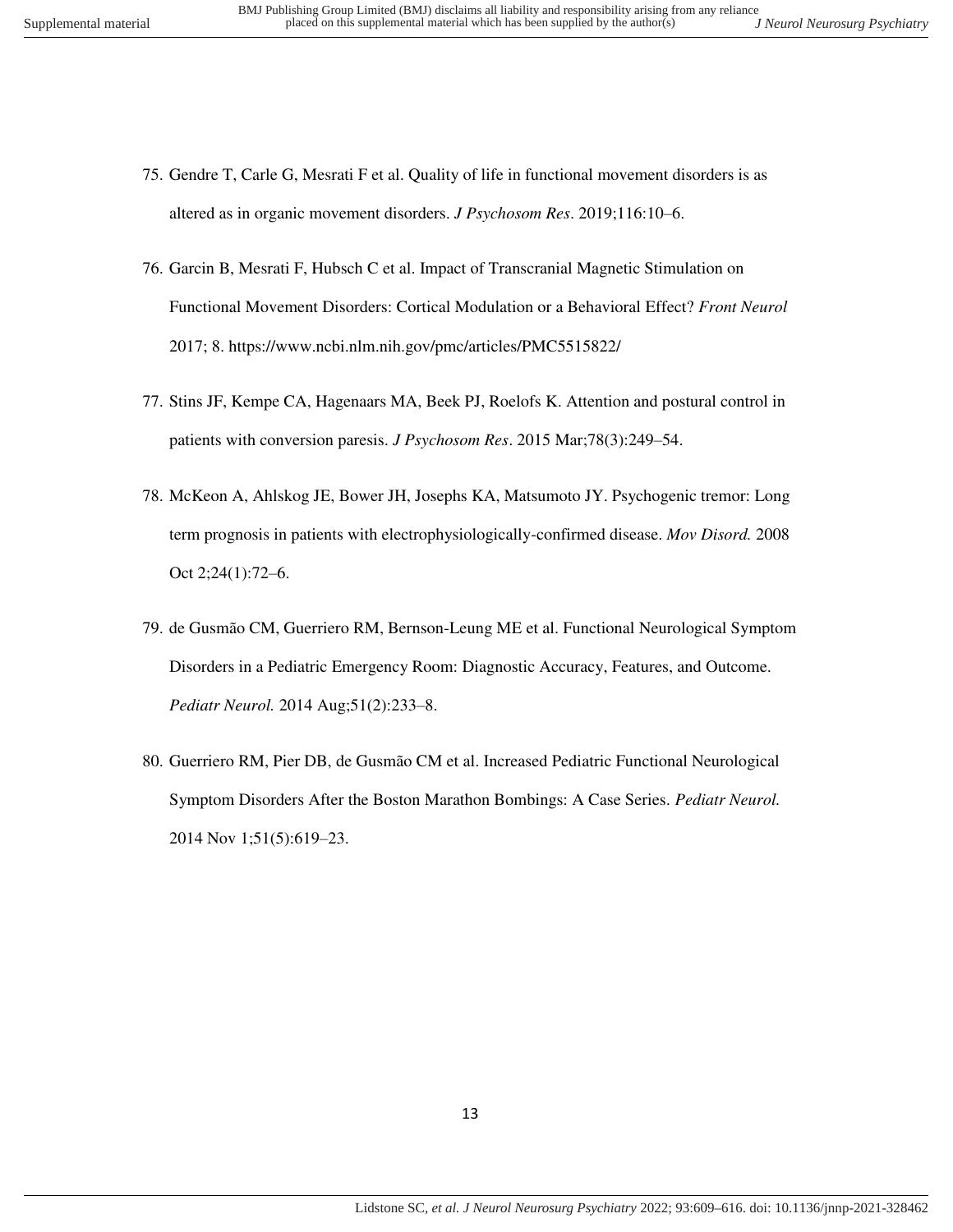

**Supplementary Figure 1:** Systematic review flow diagram. FMD, functional movement disorder.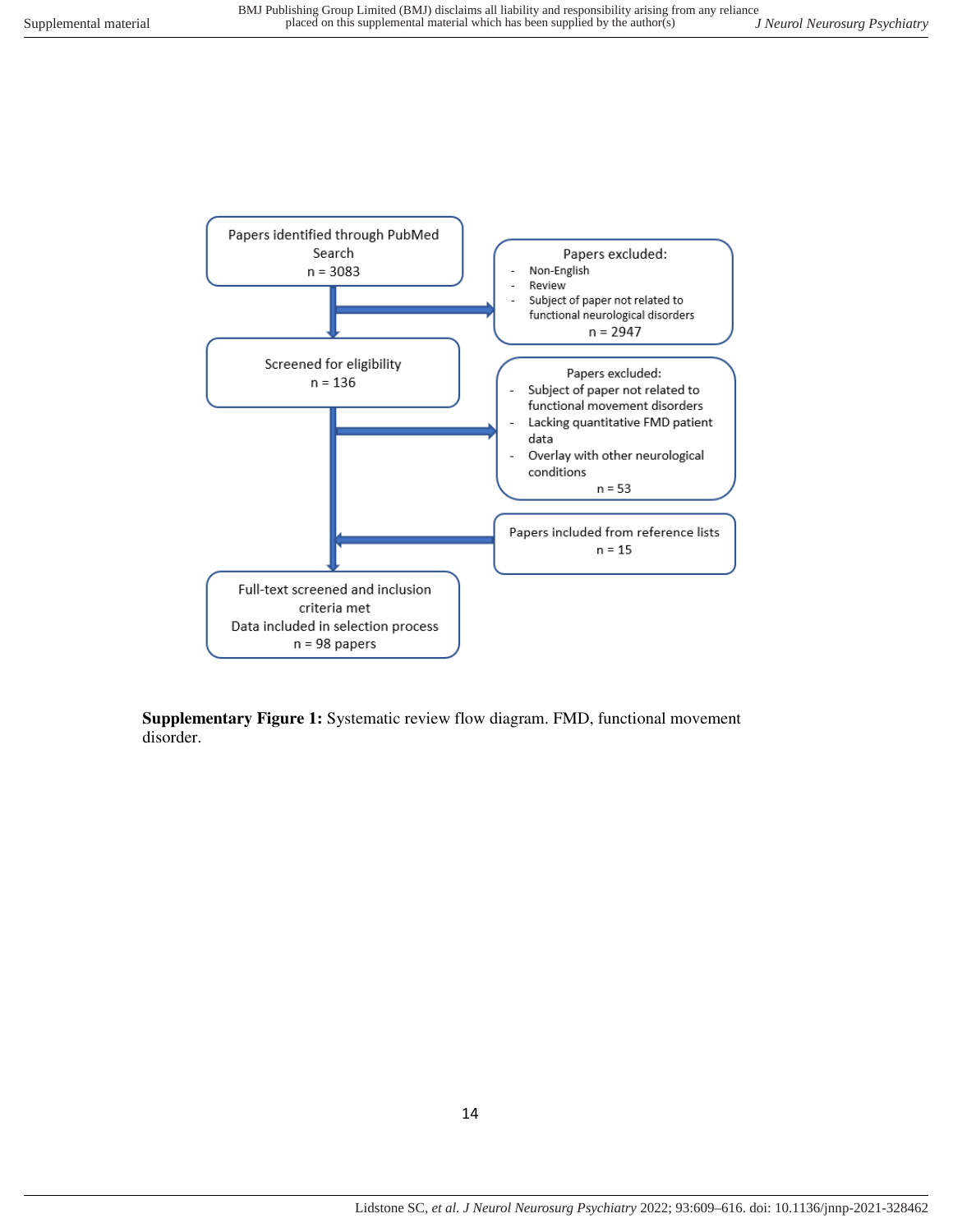

**Supplementary Figure 2:** Geographical distribution of the total dataset, published and unpublished cases.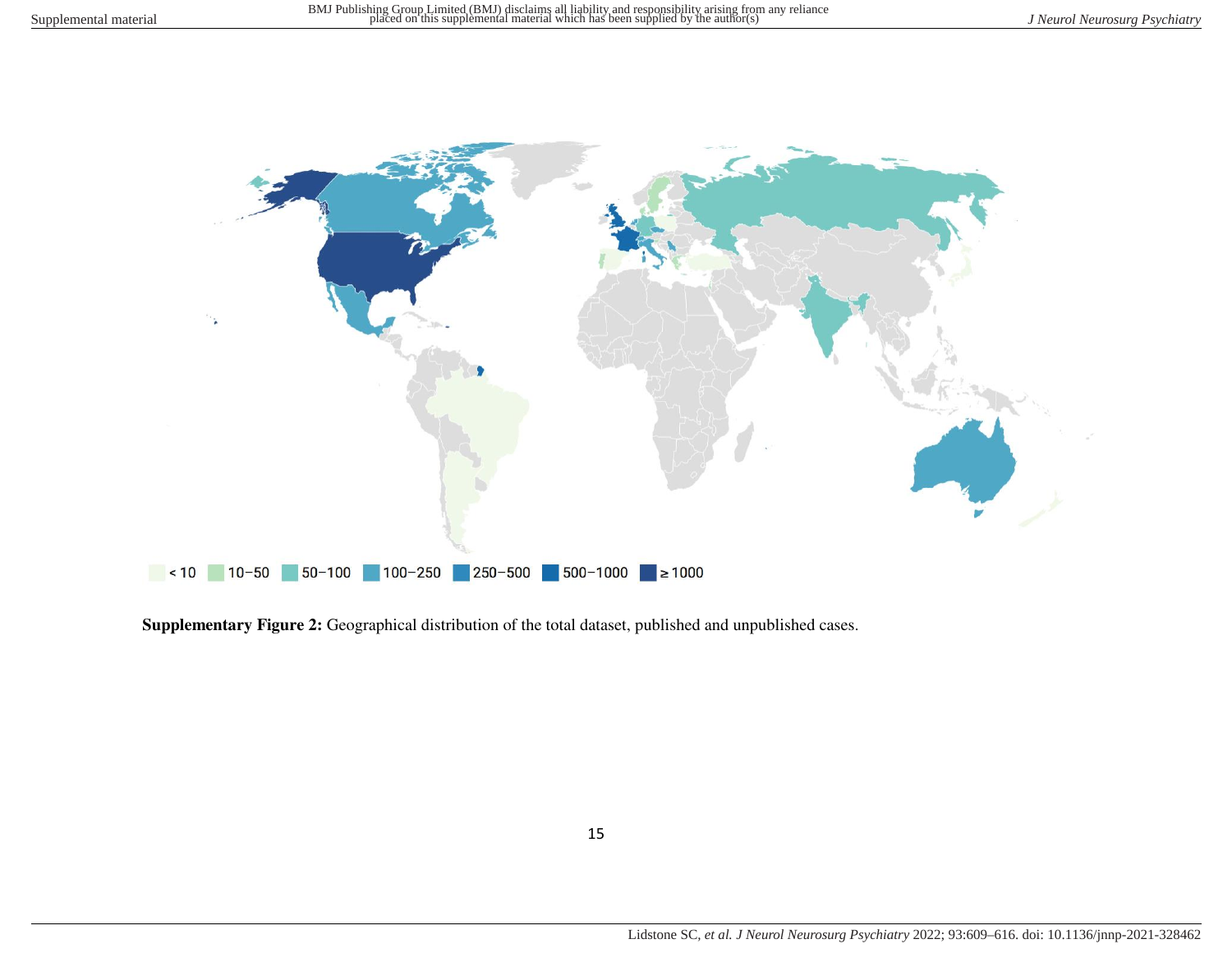| <b>Supplementary Table 1:</b> Numbers $(n(\%))$ of cases by phenotype in the whole sample, pediatric (16 and under), and older adults (60 |  |  |  |  |  |  |
|-------------------------------------------------------------------------------------------------------------------------------------------|--|--|--|--|--|--|
|                                                                                                                                           |  |  |  |  |  |  |

|              | Whole sample |            | Age 16 or under onset |                |           | Age 60 or over onset |            |                | p-value*                 |
|--------------|--------------|------------|-----------------------|----------------|-----------|----------------------|------------|----------------|--------------------------|
|              | Women        | Men        | Women                 | Men            | Overall   | Women                | Men        | <b>Overall</b> |                          |
| Mixed        | 848 (75.2)   | 279(24.8)  | 51 (77.3)             | 15(22.7)       | 66 (17.2) | 105(67.3)            | 51(32.7)   | 156(29.7)      | 0.151                    |
| Tremor       | 752 (71.2)   | 304(28.8)  | 64(71.1)              | 26(28.9)       | 90(23.5)  | 93(72.1)             | 36(27.9)   | 129(24.5)      | 0.880                    |
|              |              |            |                       |                |           |                      |            |                |                          |
|              |              |            |                       |                |           |                      |            |                |                          |
|              |              |            |                       |                |           |                      |            |                |                          |
| Weakness     | 647 (72.9)   | 240(27.1)  | 39(67.2)              | 19(32.8)       | 58(15.1)  | 22(68.8)             | 10(31.2)   | 32(6.1)        | 1.0                      |
| Dystonia     | 453 (78.4)   | 125(21.6)  | 58 (78.4)             | 16(21.6)       | 74 (19.3) | 18(62.1)             | 11(37.9)   | 29(5.5)        | 0.134                    |
| Gait         | 284(70.1)    | 121 (29.9) | 26(78.8)              | 7(21.2)        | 33(8.6)   | 48 (59.3)            | 33(40.7)   | 81 (15.4)      | 0.054                    |
| Jerks /      | 142 (63.7)   | 81 (36.3)  | 14(63.6)              | 8(36.4)        | 22(5.7)   | 25(71.4)             | 10(28.6)   | 35(6.7)        | 0.570                    |
| myoclonus    |              |            |                       |                |           |                      |            |                |                          |
| Parkinsonism | 43(51.8)     | 40(48.2)   |                       | 2(100.0)       | 2(0.5)    | 9(90.0)              | 1(10.0)    | 10(1.9)        | $\overline{\phantom{a}}$ |
|              |              |            |                       |                |           |                      |            |                |                          |
| Facial       | 56 (83.6)    | 11(16.4)   | 1(100.0)              | $\blacksquare$ | 1(0.3)    | 1(50.0)              | 1(50.0)    | 2(0.4)         | $\blacksquare$           |
| symptoms     |              |            |                       |                |           |                      |            |                |                          |
| Other /      | 333 (69.5)   | 146(30.5)  | 22(59.5)              | 15(40.5)       | 37(9.7)   | 37(71.2)             | 15(28.8)   | 52(9.9)        | 0.265                    |
| unknown      |              |            |                       |                |           |                      |            |                |                          |
| <b>Total</b> | 3558         | 1347       | 275(71.8)             | 108(28.2)      | 383(7.8)  | 358 (68.1)           | 168 (31.9) | 526(10.7)      | $\overline{a}$           |
|              | (72.5)       | (27.5)     |                       |                |           |                      |            |                |                          |

and over).

\*Fisher"s exact test within phenotypes to assess association between gender and young onset (≤16) vs older onset (≥60)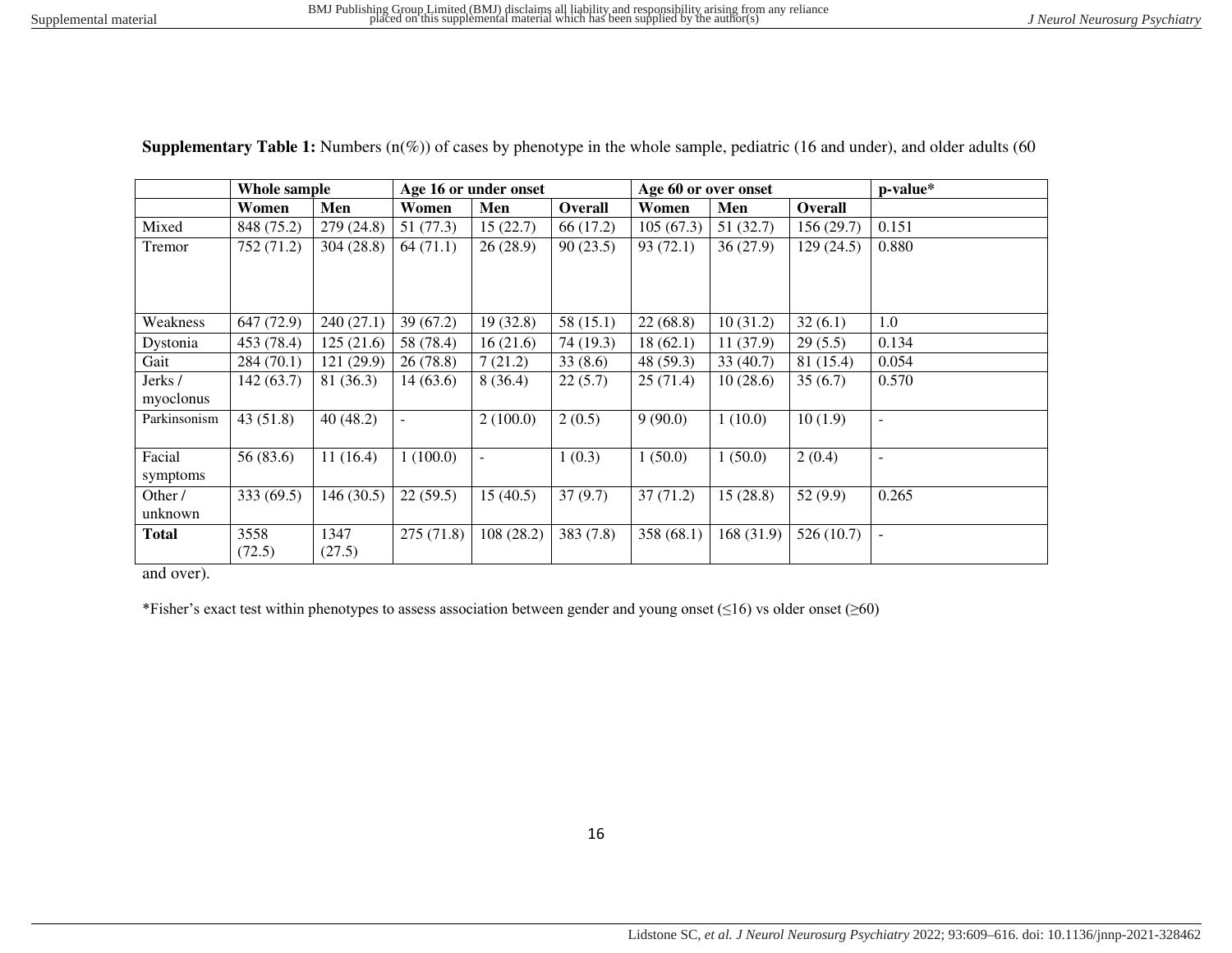# **Supplementary Table 2:** Summary of published dataset

| Country              | $\text{Cases} \left( \text{n} \right)$ | Reference                                                                                                                                                                                                             |
|----------------------|----------------------------------------|-----------------------------------------------------------------------------------------------------------------------------------------------------------------------------------------------------------------------|
| <b>United States</b> | 27                                     | Espay AJ, Maloney T, Vannest J, et al. Impaired emotion processing in<br>functional (psychogenic) tremor: A functional magnetic resonance imaging<br>study. Neuroimage Clin. 2017;17:179-187 (7)                      |
| <b>United States</b> | 10                                     | Espay AJ, Edwards MJ, Oggioni GD, et al. Tremor retrainment as therapeutic<br>strategy in psychogenic (functional) tremor. Parkinsonism Relat Disord.<br>2014;20(6):647-650(8)                                        |
| Canada               | 18                                     | Lang, A. (1995). Psychogenic Dystonia: A Review of 18 Cases. Canadian<br>Journal of Neurological Sciences / Journal Canadien Des Sciences<br>Neurologiques, 22(2), 136-143.(9)                                        |
| Italy                | 11                                     | Tinazzi M, Fasano A, Peretti A, Bove F, Conte A, Dall'Occhio C, et al.<br>(2014) Tactile and Proprioceptive Temporal Discrimination Are Impaired in<br>Functional Tremor. PLoS ONE 9(7): e102328.(10)                 |
| Spain                | 8                                      | Gaig C, Martí MJ, Tolosa E, Valldeoriola F, Paredes P, Lomeña FJ, et al.<br>123I-Ioflupane SPECT in the diagnosis of suspected psychogenic<br>Parkinsonism. Mov Disord. 2006;21(11):1994-8.(11)                       |
| England              | 11                                     | Demartini B, Ricciardi L, Parees I, Ganos C, Bhatia KP, Edwards MJ. A<br>positive diagnosis of functional (psychogenic) tics. Eur J Neurol. 2015<br>Mar;22(3):527-e36.(12)                                            |
| England              | 10                                     | Quartarone A, Rizzo V, Terranova C, Morgante F, Schneider S, Ibrahim N, et<br>al. Abnormal sensorimotor plasticity in organic but not in psychogenic<br>dystonia. Brain. 2009 Oct 1;132(10):2871-7.(13)               |
| Italy                | 14                                     | Morgante F, Edwards MJ, Espay AJ, Fasano A, Mir P, Martino D. Diagnostic<br>agreement in patients with psychogenic movement disorders. Mov Disord.<br>2012;27(4):548-52.(14)                                          |
| Germany              | 25                                     | Deuschl G, Köster B, Lücking CH, Scheidt C. Diagnostic and<br>pathophysiological aspects of psychogenic tremors. Mov Disord.<br>1998;13(2):294-302.(15)                                                               |
| England              | 11                                     | Pareés I, Kassavetis P, Saifee TA, Sadnicka A, Davare M, Bhatia KP, et al.<br>Failure of explicit movement control in patients with functional motor<br>symptoms. Mov Disord. 2013;28(4):517–23.(16)                  |
| England              | 13                                     | Schwingenschuh P, Katschnig P, Seiler S, Saifee TA, Aguirregomozcorta M,<br>Cordivari C, et al. Moving toward "laboratory-supported" criteria for<br>psychogenic tremor. Mov Disord. 2011;26(14):2509-15.(17)         |
| <b>United States</b> | 28                                     | Factor SA, Podskalny GD, Molho ES. Psychogenic movement disorders:<br>frequency, clinical profile, and characteristics. J Neurol Neurosurg<br>Psychiatry. 1995 Oct;59(4):406-12.(18)                                  |
| <b>United States</b> | 9                                      | Hinson VK, Weinstein S, Bernard B, Leurgans SE, Goetz CG. Single-blind<br>clinical trial of psychotherapy for treatment of psychogenic movement<br>disorders. Parkinsonism Relat Disord. 2006 Apr 1;12(3):177-80.(19) |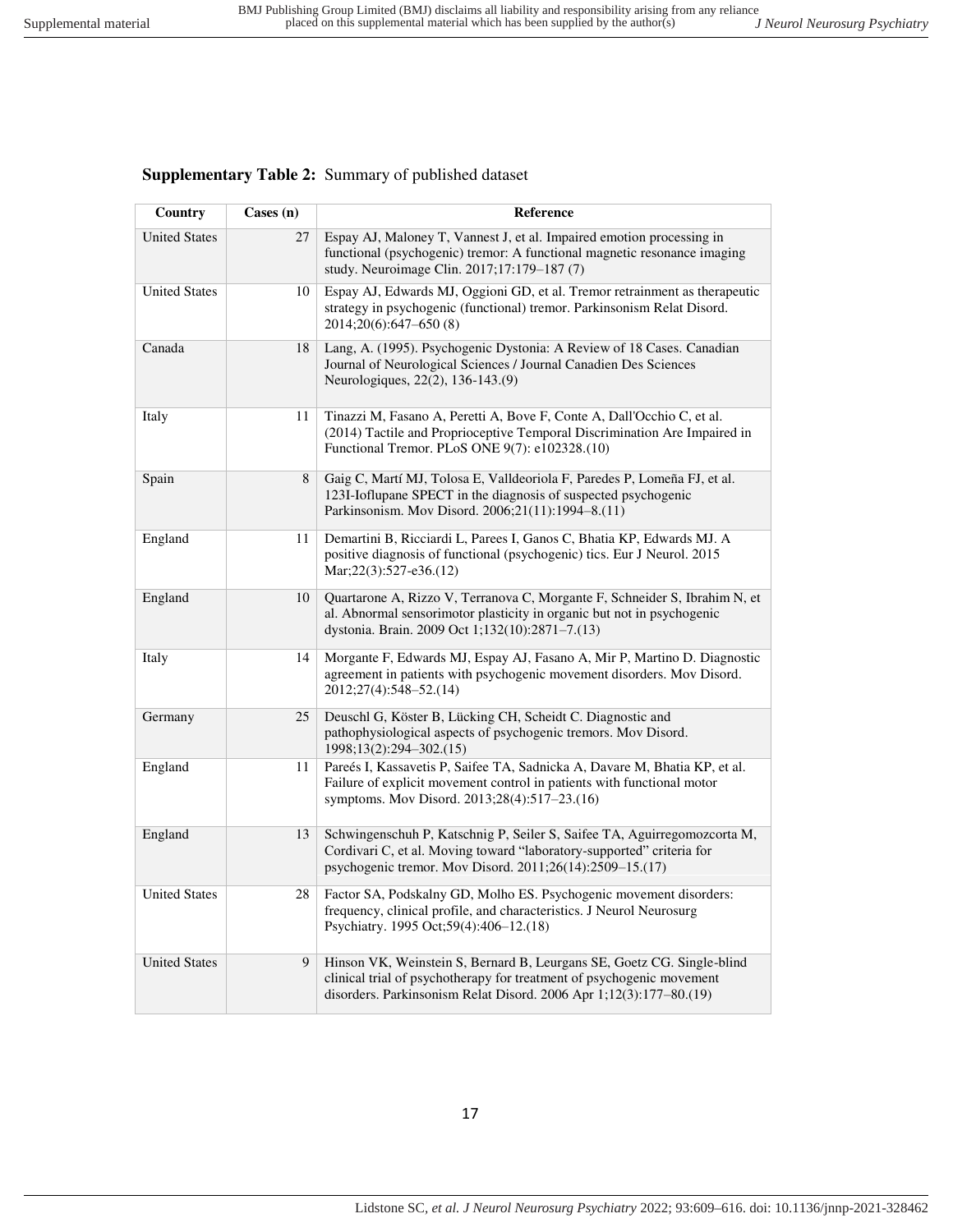| <b>United States</b> | 9   | Baizabal-Carvallo JF, Jankovic J. The clinical features of psychogenic<br>movement disorders resembling tics. J Neurol Neurosurg Psychiatry. 2014<br>May 1;85(5):573-5.(20)                                                                                  |
|----------------------|-----|--------------------------------------------------------------------------------------------------------------------------------------------------------------------------------------------------------------------------------------------------------------|
| Italy                | 16  | Dallocchio C, Arbasino C, Klersy C, Marchioni E. The effects of physical<br>activity on psychogenic movement disorders. Mov Disord. 2010;25(4):421-<br>5.(21)                                                                                                |
| England              | 6   | Schrag AE, Mehta AR, Bhatia KP, Brown RJ, Frackowiak RSJ, Trimble MR,<br>et al. The functional neuroimaging correlates of psychogenic versus organic<br>dystonia. Brain. 2013 Mar 1;136(3):770-81.(22)                                                       |
| England              | 37  | Schrag A, Trimble M, Quinn N, Bhatia K. The syndrome of fixed dystonia:<br>an evaluation of 103 patients. Brain. 2004 Oct 1;127(10):2360-72.(23)                                                                                                             |
| Germany              | 13  | Hassa T, de Jel E, Tuescher O, Schmidt R, Schoenfeld MA. Functional<br>networks of motor inhibition in conversion disorder patients and feigning<br>subjects. NeuroImage Clin. 2016;11:719-27.(24)                                                           |
| <b>United States</b> | 36  | Epstein SA, Maurer CW, LaFaver K, Ameli R, Sinclair S, Hallett M. Insights<br>into Chronic Functional Movement Disorders: The Value of Qualitative<br>Psychiatric Interviews. Psychosomatics. 2016 Dec; 57(6): 566-75.(25)                                   |
| England              | 5   | Batla A, Pareés I, Edwards MJ, Stamelou M, Bhatia KP, Panicker JN. Lower<br>urinary tract dysfunction in patients with functional movement disorders. J<br>Neurol Sci. 2016 Feb 15;361:192-4.(26)                                                            |
| Switzerland          | 12  | Frasca Polara G, Fleury V, Stone J, Barbey A, Burkhard PR, Vingerhoets F,<br>et al. Prevalence of functional (psychogenic) parkinsonism in two Swiss<br>movement disorders clinics and review of the literature. J Neurol Sci. 2018<br>Apr 15;387:37-45.(27) |
| <b>United States</b> | 11  | Baizabal-Carvallo JF, Jankovic J. Psychogenic Ophthalmologic Movement<br>Disorders. J Neuropsychiatry Clin Neurosci. 2016 Jan 21;28(3):195-8.(3)                                                                                                             |
| Scotland             | 11  | Stone J, Hoeritzauer I, Brown K, Carson A. Therapeutic sedation for<br>functional (psychogenic) neurological symptoms. J Psychosom Res. 2014 Feb<br>$1;76(2):165-8(28)$                                                                                      |
| Scotland             | 10  | McWhirter L, Ludwig L, Carson A, McIntosh RD, Stone J. Transcranial<br>magnetic stimulation as a treatment for functional (psychogenic) upper limb<br>weakness. J Psychosom Res. 2016 Oct 1;89:102-6.(29)                                                    |
| Scotland             | 107 | Stone J, Warlow C, Sharpe M. The symptom of functional weakness: a<br>controlled study of 107 patients, Brain 133 (5), May 2010, Pages 1537-<br>1551.(30)                                                                                                    |
| Scotland             | 41  | Stone, J, Hoeritzauer I, Tesolin, L, Carson, A. (2018). Functional movement<br>disorders of the face: A historical review and case series. Journal of the<br>Neurological Sciences. 395-40 (31)                                                              |
| Sweden               | 30  | Binzer M, Andersen PM, Kullgren G. Clinical characteristics of patients with<br>motor disability due to conversion disorder: a prospective control group<br>study. J Neurol Neurosurg Psychiatry. 1997;63(1):83-88.(32)                                      |
| Scotland             | 7   | Stone J, Gelauff J, Carson A. A "twist in the tale": Altered perception of<br>ankle position in psychogenic dystonia. Mov Disord. 2012;27(4):585-6.(33)                                                                                                      |
| Germany              | 8   | Liepert J, Hassa T, Tüscher O, Schmidt R. Abnormal motor excitability in<br>patients with psychogenic paresis. J Neurol. 2009 Jan 1;256(1):121-6.(34)                                                                                                        |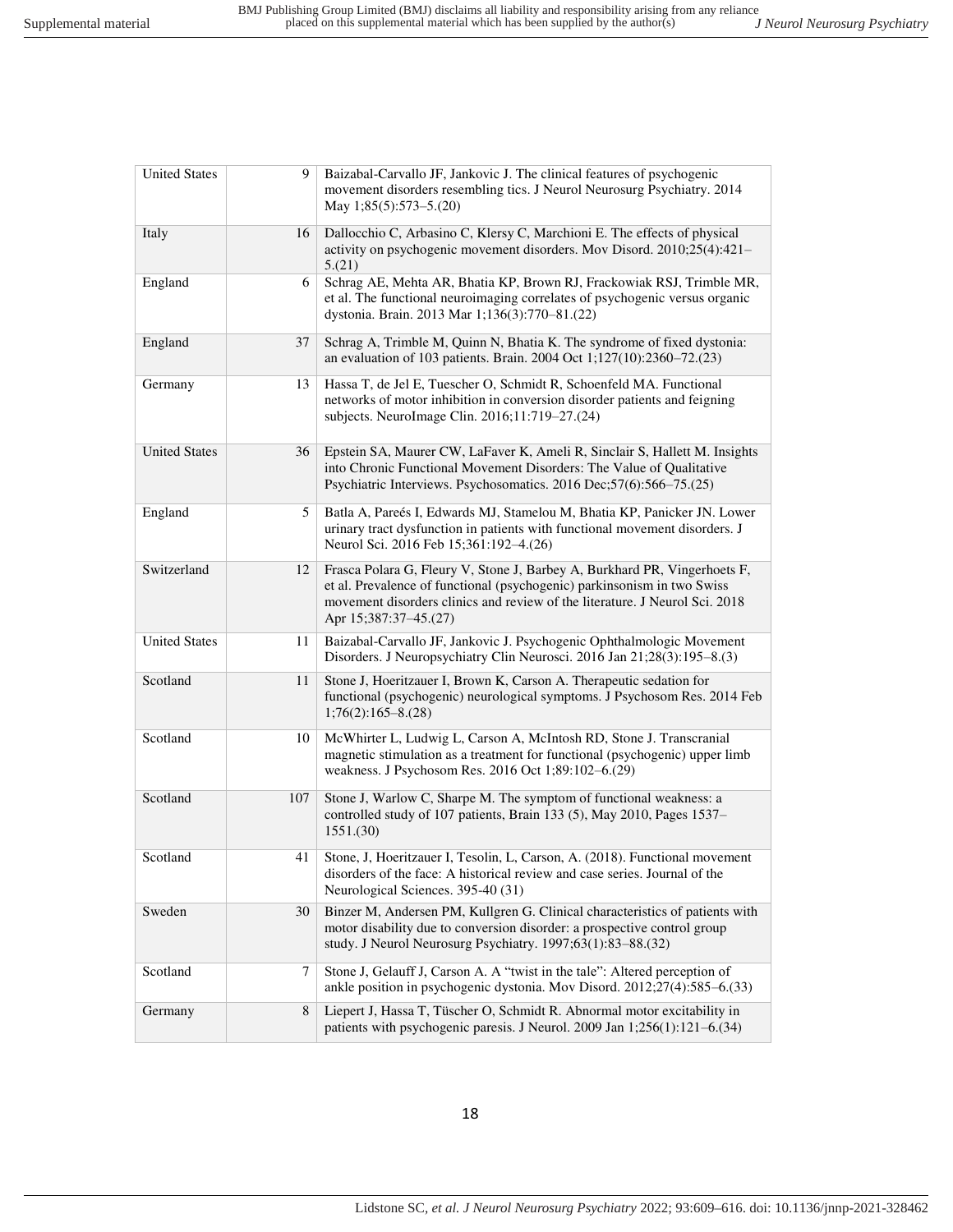| <b>United States</b> | 6            | Zeuner KE, Shoge RO, Goldstein SR, Dambrosia JM, Hallett M.<br>Accelerometry to distinguish psychogenic from essential or parkinsonian<br>tremor. Neurology. 2003 Aug 26;61(4):548-50.(35)                                                                       |
|----------------------|--------------|------------------------------------------------------------------------------------------------------------------------------------------------------------------------------------------------------------------------------------------------------------------|
| <b>United States</b> | 20           | Kranick SM, Moore JW, Yusuf N, Martinez VT, LaFaver K, Edwards MJ, et<br>al. Action-effect binding is decreased in motor conversion disorder:<br>implications for sense of agency. Mov Disord Off J Mov Disord Soc. 2013<br>Jul;28(8):1110–6.(36)                |
| <b>Brazil</b>        | 3            | Felicio AC, Godeiro-Junior C, Moriyama TS, Shih MC, Hoexter MQ, Borges<br>V, et al. Degenerative parkinsonism in patients with psychogenic<br>parkinsonism: A dopamine transporter imaging study. Clin Neurol<br>Neurosurg. 2010 May 1;112(4):282-5.(37)         |
| Scotland             | 4            | Stone J, Zeman A, Simonotto E, Meyer M, Azuma R, Flett S, et al. fMRI in<br>Patients With Motor Conversion Symptoms and Controls With Simulated<br>Weakness. Psychosom Med. 2007 Dec;69(9):961-9.(38)                                                            |
| England              | 15           | Aybek S, Nicholson TRJ, Draganski B, Daly E, Murphy DG, David AS, et al.<br>Grey matter changes in motor conversion disorder. J Neurol Neurosurg<br>Psychiatry. 2014 Feb 1;85(2):236-8.(39)                                                                      |
| Netherlands          | 6            | Roelofs K, de Bruijn ERA, Van Galen GP. Hyperactive action monitoring<br>during motor-initiation in conversion paralysis: An event-related potential<br>study. Biol Psychol. 2006 Mar; 71(3): 316-25.(40)                                                        |
| Netherlands          | 8            | Delange F, Roelofs K, Toni I. Increased self-monitoring during imagined<br>movements in conversion paralysis. Neuropsychologia. 2007;45(9):2051-<br>8.(41)                                                                                                       |
| Argentina            | 5            | Merello M, Ballesteros D, Rossi M, Arena J, Crespo M, Cervio A, et al. Lack<br>of maintenance of gait pattern as measured by instrumental methods suggests<br>psychogenic gait. Funct Neurol. 2012 Dec; 27(4): 217-24.(42)                                       |
| Germany              | 12           | Liepert J, Hassa T, Tüscher O, Schmidt R. Motor excitability during<br>movement imagination and movement observation in psychogenic lower limb<br>paresis. J Psychosom Res. 2011 Jan 1;70(1):59-65.(43)                                                          |
| Netherlands          | 4            | Roelofs K, van Galen GP, Keijsers GPJ, Hoogduin CAL. Motor initiation and<br>execution in patients with conversion paralysis. Acta Psychol (Amst). 2002<br>$May;110(1):21-34.(44)$                                                                               |
| Italy                | 14           | Canavese C, Ciano C, Zibordi F, Zorzi G, Cavallera V, Nardocci N.<br>Phenomenology of psychogenic movement disorders in children. Mov Disord<br>Off J Mov Disord Soc. 2012 Aug; 27(9): 1153-7.(45)                                                               |
| Italy                | $\mathbf{1}$ | Bentivoglio AR, Loi M, Valente EM, Ialongo T, Tonali P, Albanese A.<br>Phenotypic variability of DYT1-PTD: Does the clinical spectrum include<br>psychogenic dystonia? Mov Disord. 2002;17(5):1058-63.(46)                                                       |
| Japan                | 6            | Terada K, Ikeda A, Van Ness PC, Nagamine T, Kaji R, Kimura J, et al.<br>Presence of Bereitschaftspotential preceding psychogenic myoclonus: clinical<br>application of jerk-locked back averaging. J Neurol Neurosurg Psychiatry.<br>1995 Jun; 58(6): 745–7.(47) |
| England              | 15           | Schwingenschuh P, Pont-Sunyer C, Surtees R, Edwards MJ, Bhatia KP.<br>Psychogenic movement disorders in children: A report of 15 cases and a<br>review of the literature. Mov Disord. 2008;23(13):1882-8.(48)                                                    |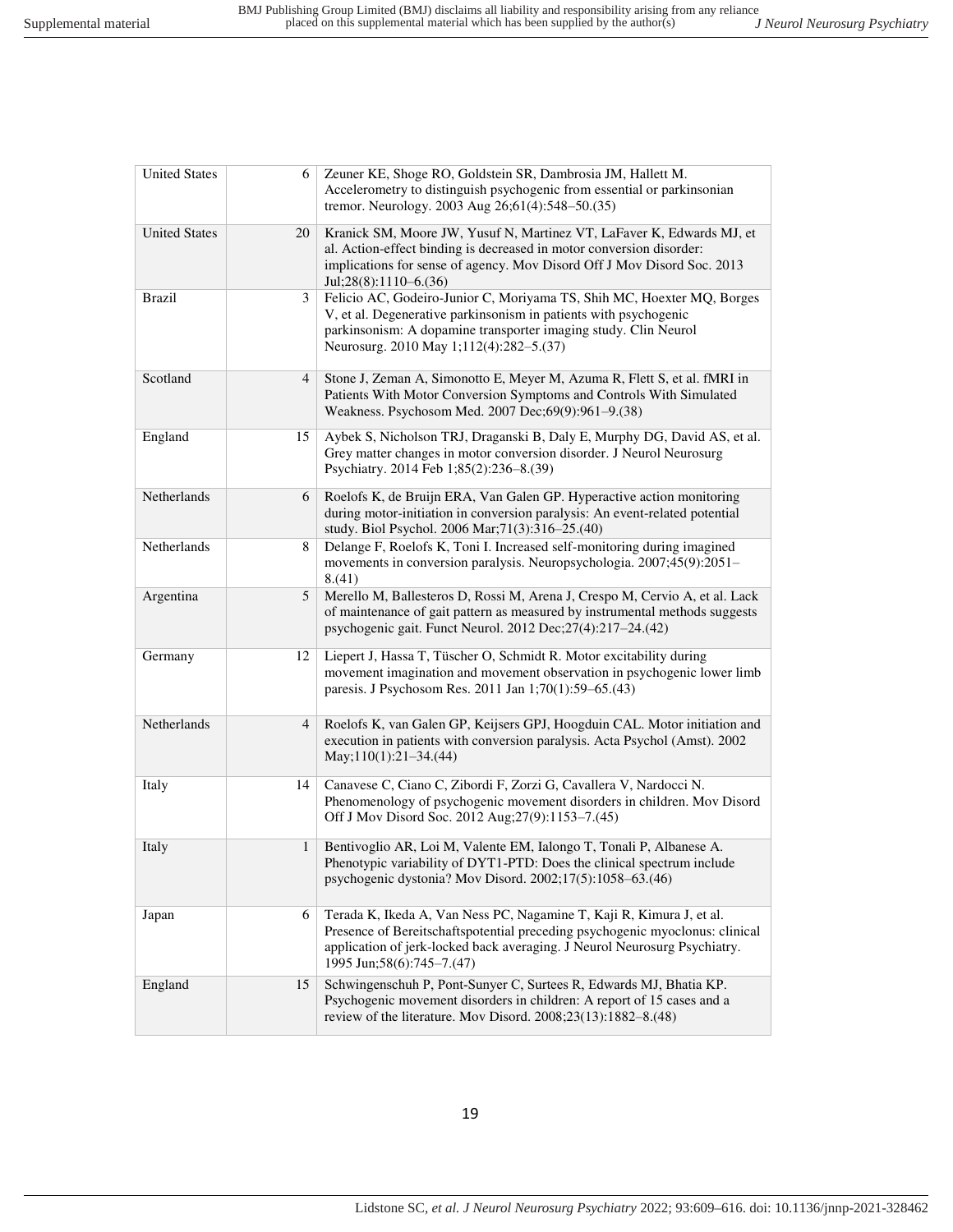| England              | 7  | Stamelou M, Saifee TA, Edwards MJ, Bhatia KP. Psychogenic palatal tremor<br>may be underrecognized: reappraisal of a large series of cases. Mov Disord<br>Off J Mov Disord Soc. 2012 Aug; 27(9):1164-8.(5)                                                                              |
|----------------------|----|-----------------------------------------------------------------------------------------------------------------------------------------------------------------------------------------------------------------------------------------------------------------------------------------|
| France               | 3  | Benaderette S, Fregonara PZ, Apartis E, Nguyen C, Trocello J-M, Remy P, et<br>al. Psychogenic parkinsonism: A combination of clinical,<br>electrophysiological, and [123I]-FP-CIT SPECT scan explorations improves<br>diagnostic accuracy. Mov Disord. 2006;21(3):310-7.(49)            |
| <b>United States</b> | 23 | Piboolnurak P, Rothey N, Ahmed A, Ford B, Yu Q, Xu D, et al. Psychogenic<br>tremor disorders identified using tree-based statistical algorithms and<br>quantitative tremor analysis. Mov Disord. 2005;20(12):1543-9.(50)                                                                |
| Netherlands          | 3  | Moene FC, Hoogduin KAL, Dyck RV. The inpatient treatment of patients<br>suffering from (motor) conversion symptoms: A description of eight cases.<br>Int J Clin Exp Hypn. 1998 Apr;46(2):171-90.(51)                                                                                    |
| France               | 24 | Garcin B, Roze E, Mesrati F, Cognat E, Fournier E, Vidailhet M, et al.<br>Transcranial magnetic stimulation as an efficient treatment for psychogenic<br>movement disorders. J Neurol Neurosurg Psychiatry. 2013 Sep 1;84(9):1043-<br>6(52)                                             |
| Germany              | 15 | Raethjen J, Kopper F, Govindan RB, Volkmann J, Deuschl G. Two different<br>pathogenetic mechanisms in psychogenic tremor. Neurology. 2004 Sep<br>$14(63):812-5(53)$                                                                                                                     |
| Czech<br>Republic    | 15 | Sojka P, Losak, J, Lamoš, M et al. (2019). Processing of Emotions in<br>Functional Movement Disorder: An Exploratory fMRI Study. Frontiers in<br>Neurology. 10. 861-861 (54)                                                                                                            |
| Israel               | 3  | Shahar, E., Ravid, S., Hafner, H., Chistyakov, A., & Shcif, A. (2012).<br>Diagnostic value of Hoover sign and motor-evoked potentials in acute<br>somatoform unilateral weakness and sensory impairment mimicking vascular<br>stroke. J<br>J Clin Neurosci, 2012 Jul; 19(7): 980–3.(55) |
| Denmark              | 13 | Søgaard U et al. (2019). Personality and Psychopathology in Patients With<br>Mixed Sensory-Motor Functional Neurological Disorder (Conversion<br>Disorder) A Pilot Study. Journal of Nervous and Mental Disease. 207 (7)<br>546-554. (56)                                               |
| Israel               | 6  | Biran, I., & Shahar-Levy, Y. (2018). Patients with motor conversion disorder<br>use early developmental motor patterns. Journal of Bodywork and Movement<br>Therapies, 22(2), 366–373.(57)                                                                                              |
| New Zealand          | 6  | Blakemore, R. L., Hyland, B. I., Hammond-Tooke, G. D., & Anson, J. G.<br>(2013). Distinct Modulation of Event-Related Potentials during Motor<br>Preparation in Patients with Motor Conversion Disorder. PLoS ONE, 8(4), 1-<br>8. (58)                                                  |
| England              | 5  | Ahmed, M. A., Martinez, A., Yee, A., Cahill, D., & Besag, F. M. (2008).<br>Psychogenic and organic movement disorders in children. Dev.Med.Child<br>Neurol Apr;50(4):300–4. (59)                                                                                                        |
| Australia            | 12 | Dale, R. C., Singh, H., Troedson, C., Pillai, S., Gaikiwari, S., & Kozlowska,<br>K. (2010). A prospective study of acute movement disorders in children.<br>Dev.Med.Child Neurol., Feb 12;52(8):739–48. (60)                                                                            |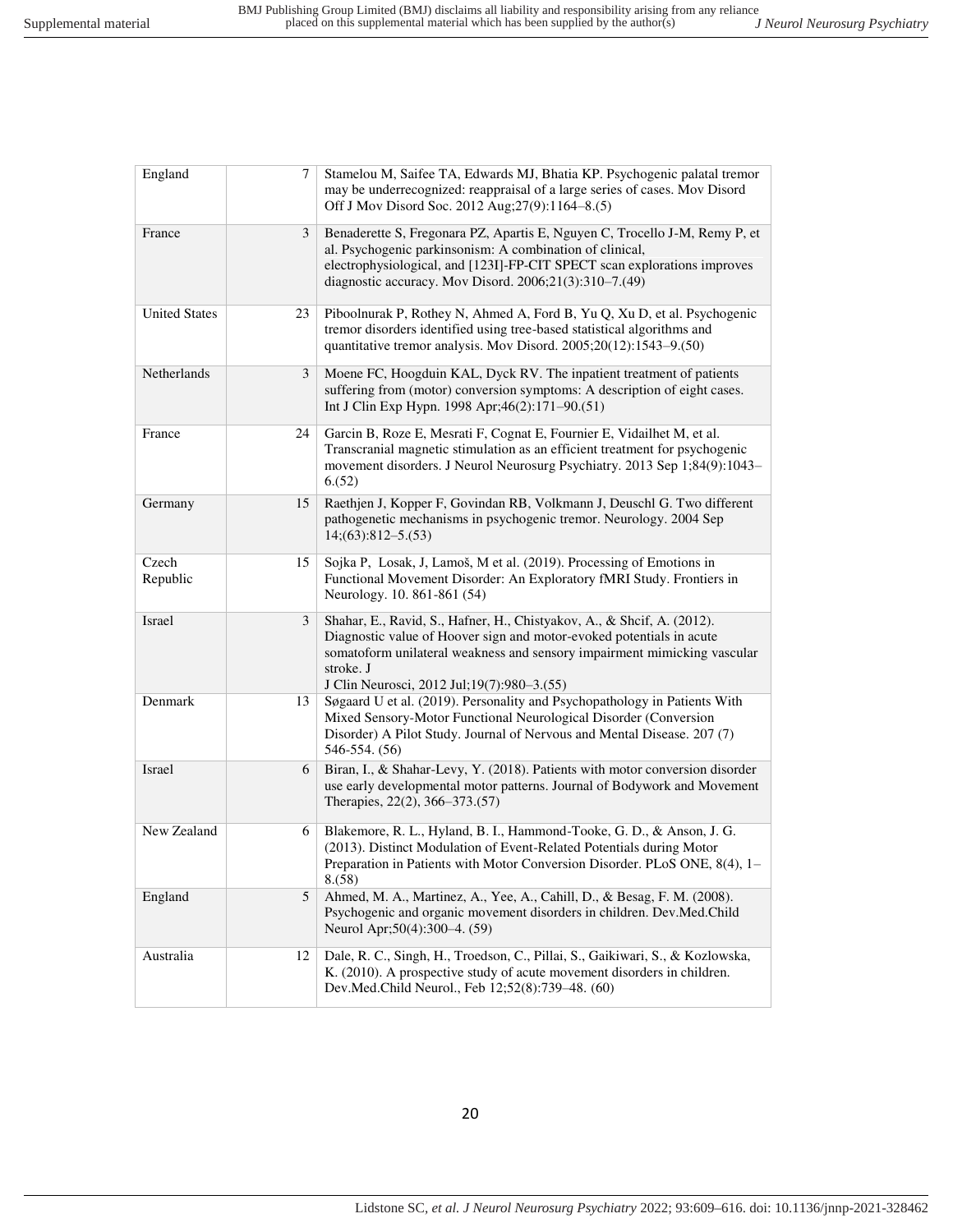| Australia            | 12             | Hayes, M. W., Graham, S., Heldorf, P., De Moore, G., Morris, J. G. L., De,<br>M. G., & Morris, J. G. L. (1999). A video review of the diagnosis of<br>psychogenic gait: appendix and commentary. Mov Disord., 14(6) 914-<br>921.(61)                                                                                                                                                                               |  |
|----------------------|----------------|--------------------------------------------------------------------------------------------------------------------------------------------------------------------------------------------------------------------------------------------------------------------------------------------------------------------------------------------------------------------------------------------------------------------|--|
| England              | 7              | Lader, M., & Sartorius, N. (1968). Anxiety in patients with hysterical<br>conversion symptoms. J.Neurol.Neurosurg.Psychiatry, 31(5), 490-495.(62)                                                                                                                                                                                                                                                                  |  |
| England              | $\overline{4}$ | Majumdar, A., López-Casas, J., Poo, P., et al. (2009). Syndrome of fixed<br>dystonia in adolescents-short term outcome in 4 cases. European Journal of<br>Paediatric Neurology: EJPN: Official Journal of the European Paediatric<br>Neurology Society, 13(5), 466–472.(63)                                                                                                                                        |  |
| Turkey               | 5              | Yazici, K. M., & Kostakoglu, L. (1998). Cerebral blood flow changes in<br>patients with conversion disorder. Psychiatry Res., 83(3) 163-168.(64)                                                                                                                                                                                                                                                                   |  |
| England              | 8              | Speed, J. (1996). Behavioral management of conversion disorder:<br>retrospective study. Archives of Physical Medicine and Rehabilitation, 77(2),<br>$147 - 154(65)$                                                                                                                                                                                                                                                |  |
| England              | 9              | Thomson, A. P., & Sills, J. A. (1988). Diagnosis of functional illness<br>presenting with gait disorder. Archives of Disease in Childhood, 63(2), 148-<br>153(66)                                                                                                                                                                                                                                                  |  |
| Israel               | $\mathbf{1}$   | Blinder, D., Rotenberg, L., & Taicher, S. (1996). Conversion disorder after<br>maxillofacial trauma and surgery. International Journal of Oral &<br>Maxillofacial Surgery, 25(2), 116–118.(67)                                                                                                                                                                                                                     |  |
| Poland               | 5              | Janik, P., Milanowski, Ł., & Szejko, N. (2014). Psychogenic tics: Clinical<br>characteristics and prevalence. Psychiatria Polska, 48(4), 835–845.(6)                                                                                                                                                                                                                                                               |  |
| Netherlands          | 3              | Hop, J. W., Frijns, C. J. M., & van Gijn, J. (1997). Psychogenic pseudoptosis.<br>Journal of Neurology, 244(10), 623-624.(4)                                                                                                                                                                                                                                                                                       |  |
| Italy                | 35             | Defazio G, Pastore A, Pellicciari R, Pierri G, Gigante AF, Fabio G, Superbo<br>M, Margari F. Personality disorders and somatization in functional and<br>organic movement disorders. Psychiatry Res. 2017 Nov;257:227-229.(68)<br>Pellicciari R, Superbo M, Gigante AF, Livrea P, Defazio G. Disease<br>modeling in functional movement disorders. Parkinsonism Relat Disord. 2014<br>Nov; $20(11)$ : $1287-9(69)$ |  |
| <b>United States</b> | 3              | Pandey, S., Nahab, F., Aldred, J., Nutt, J. and Hallett, M. (2014), Post-<br>Traumatic Shoulder Movement Disorders: A Challenging Differential<br>Diagnosis Between Organic and Functional. Mov Disord Clin Pract, 1: 102-<br>105.(70)                                                                                                                                                                             |  |
| India                | 58             | Pandey S, Koul A. Psychogenic Movement Disorders in Adults and Children:<br>A Clinical and Video Profile of 58 Indian Patients. Mov Disord Clin Pract.<br>2017;4(5):763-767.(71)                                                                                                                                                                                                                                   |  |
| India                | 18             | Chouksey A, Pandey S. Functional Movement Disorders in Elderly. Tremor<br>Other Hyperkinet Mov (N Y). 2019;9:(72)                                                                                                                                                                                                                                                                                                  |  |
| Mexico               | 196            | Baizabal-Carvallo, J.F. and Jankovic, J. (2019), Gender Differences in<br>Functional Movement Disorders. Mov Disord Clin Pract. 7(2) 182-187.(73)                                                                                                                                                                                                                                                                  |  |
| Australia            | 66             | Ahmad O, Ahmad KE. Functional neurological disorders in outpatient<br>practice: An Australian cohort. J Clin Neurosci. 2016 Jun;28:93-6. (74)                                                                                                                                                                                                                                                                      |  |
| France               | 51             | Gendre T, Carle G, Mesrati F, Hubsch C, Mauras T, Roze E, Houot M, Degos<br>B, Garcin B. Quality of life in functional movement disorders is as altered as<br>in organic movement disorders. J Psychosom Res. 2019 Jan;116:10-16.(75)                                                                                                                                                                              |  |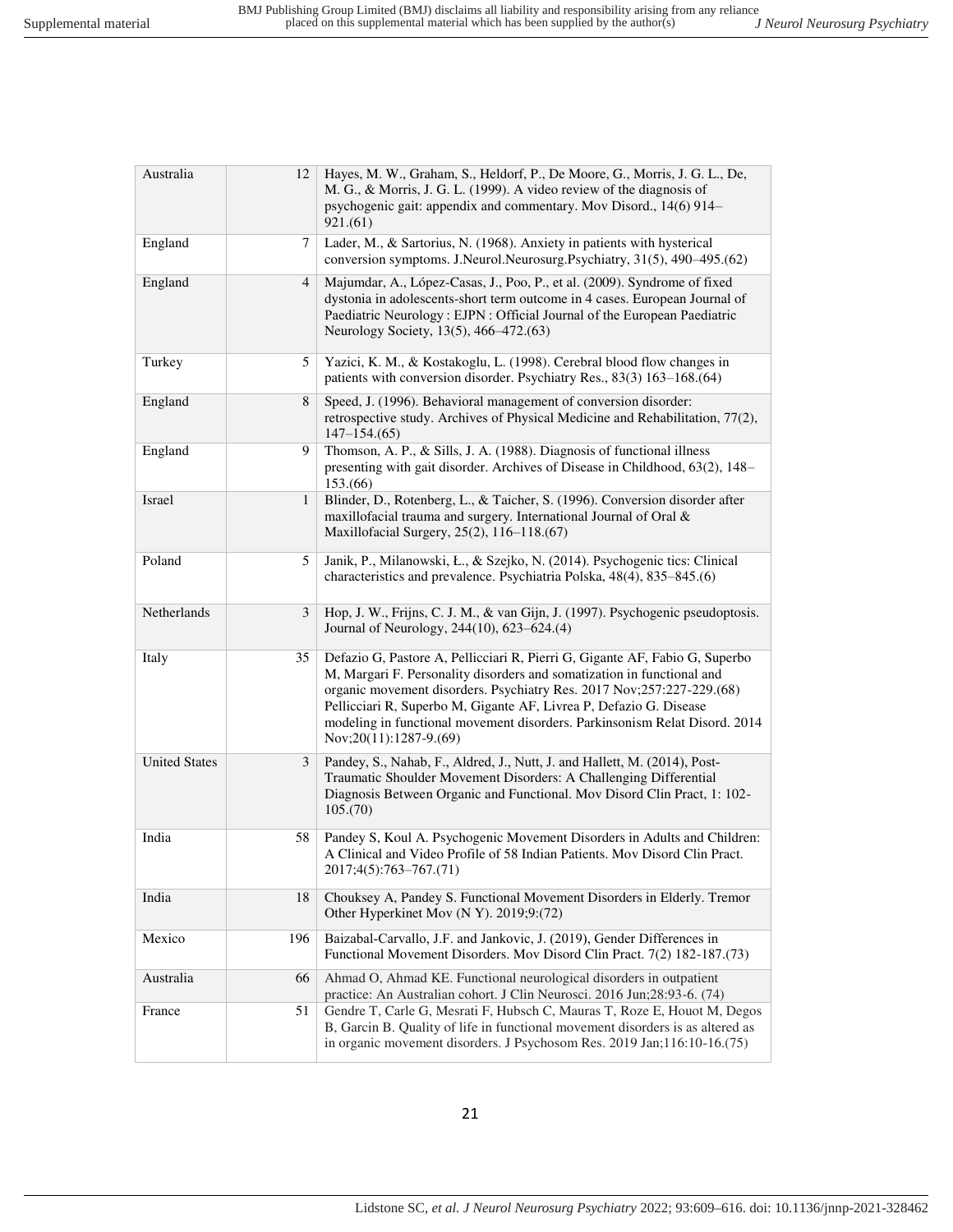| <b>Total</b>         | 1448 |                                                                                                                                                                                                                                                                                       |
|----------------------|------|---------------------------------------------------------------------------------------------------------------------------------------------------------------------------------------------------------------------------------------------------------------------------------------|
| Poland               | 2    | Sławek J, Wichowicz HM, Cubała WJ, et al. Psychogenic axial myoclonus:<br>report on two cases. <i>Neurol Sci.</i> 2010;31(2):219-222.                                                                                                                                                 |
| Canada               | 14   | Lang AE, Koller WC, Fahn S. Psychogenic Parkinsonism. Archives of<br>Neurology. 1995;52(8):802-810.                                                                                                                                                                                   |
| <b>United States</b> | 6    | Guerriero RM, Pier DB, de Gusmão CM, Bernson-Leung ME, Maski KP,<br>Urion DK, Waugh JL. Increased pediatric functional neurological symptom<br>disorders after the Boston marathon bombings: a case series. Pediatr Neurol.<br>2014 Nov; 51(5): 619-23. (80)                          |
| <b>United States</b> | 30   | de Gusmão CM, Guerriero RM, Bernson-Leung ME, Pier D, Ibeziako PI,<br>Bujoreanu S, Maski KP, Urion DK, Waugh JL. Functional neurological<br>symptom disorders in a pediatric emergency room: diagnostic accuracy,<br>features, and outcome. Pediatr Neurol. 2014 Aug;51(2):233-8.(79) |
| <b>United States</b> | 65   | McKeon A, Ahlskog JE, Bower JH, Josephs KA, Matsumoto JY.<br>Psychogenic tremor: long-term prognosis in patients with<br>electrophysiologically confirmed disease. Mov Disord. 2009 Jan 15;24(1):72-<br>6(78)                                                                         |
| Netherlands          | 9    | Stins, J.F., Kempe, C.A. (Lianne), Hagenaars, M.A., Beek, P.J., & Roelofs,<br>K. (2015). Attention and postural control in patients with conversion paresis.<br>Journal of Psychosomatic Research, 78, 249-254.(77)                                                                   |
| France               | 33   | Garcin B, Mesrati F, Hubsch C, Mauras T, Iliescu I, Naccache L, Vidailhet<br>M, Roze E, Degos B. Impact of Transcranial Magnetic Stimulation on<br>Functional Movement Disorders: Cortical Modulation or a Behavioral Effect?<br>Front Neurol. 2017 Jul 19;8:338.(76)                 |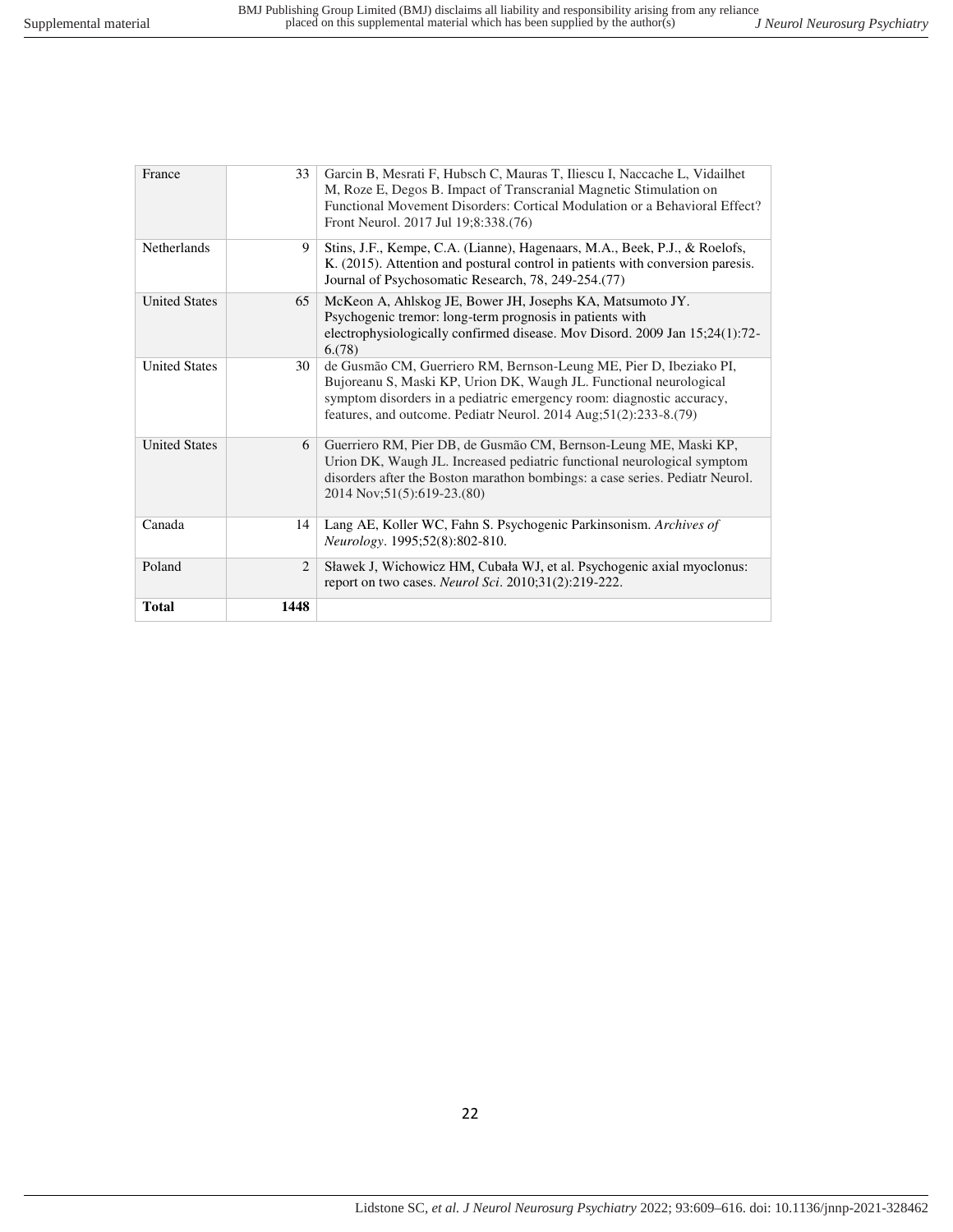# **Supplementary Table 3:** Summary of unpublished dataset

| <b>Institution</b>                              | <b>City</b>        | # of cases |
|-------------------------------------------------|--------------------|------------|
| Northwestern University                         | Chicago            | 94         |
| <b>Toronto Western Hospital</b>                 | Toronto            | 84         |
| University Clinical Centre Ljubljana            | Slovenia           | 23         |
| St Georges University of London                 | London             | 200        |
| University of Colorado                          | Aurora             | 356        |
| <b>Massachusetts General Hospital</b>           | <b>Boston</b>      | 98         |
| <b>Emory University</b>                         | Atlanta            | 50         |
| <b>Stony Brook University</b>                   | <b>Stony Brook</b> | 45         |
| University of Guanajuato                        | Leon               | 15         |
| University of Melbourne                         | Heidelberg         | 120        |
| Università degli Studi di Milano                | Milano             | 31         |
| <b>Research Center of Neurology</b>             | Moscow             | 34         |
| Hospital de Santa Maria                         | Lisbon             | 17         |
| <b>Charles University</b>                       | Prague             | 206        |
| University of Texas                             | Houston            | 67         |
| Inselspital, Switzerland                        | Bern               | 140        |
| University of California, Los Angeles           | Los Angeles        | 44         |
| <b>IRCCS</b> Fondazione Don Carlo Gnocchi Onlus | Milano             | 12         |
| University of Belgrade                          | Serbia             | 102        |
| <b>Rush University</b>                          | Chicago            | 236        |
| University of Porto                             | Porto              | 11         |
| Hygeia Hospital                                 | Athens             | 20         |
| University of Cincinnati                        | Cincinnati         | 164        |
| University of Verona                            | Verona             | 24         |
| Loginov Moscow Clinical Scientific Center       | Moscow             | 28         |
| Sechenov University                             | Moscow             | 6          |
| Mayo Clinic                                     | Rochester          | 48         |
| <b>IRCCS Humanitas Research Hospital</b>        | Milano             | 17         |
| University of Cincinnati                        | Cincinnati         | 455        |
| University of Groningen                         | Groningen          | 186        |
| National Institute of Health                    | <b>Bethesda</b>    | 75         |
| King's College London                           | London             | 45         |
| Le Salpetrière hospital                         | Paris              | 404        |
| <b>Total</b>                                    |                    | 3457       |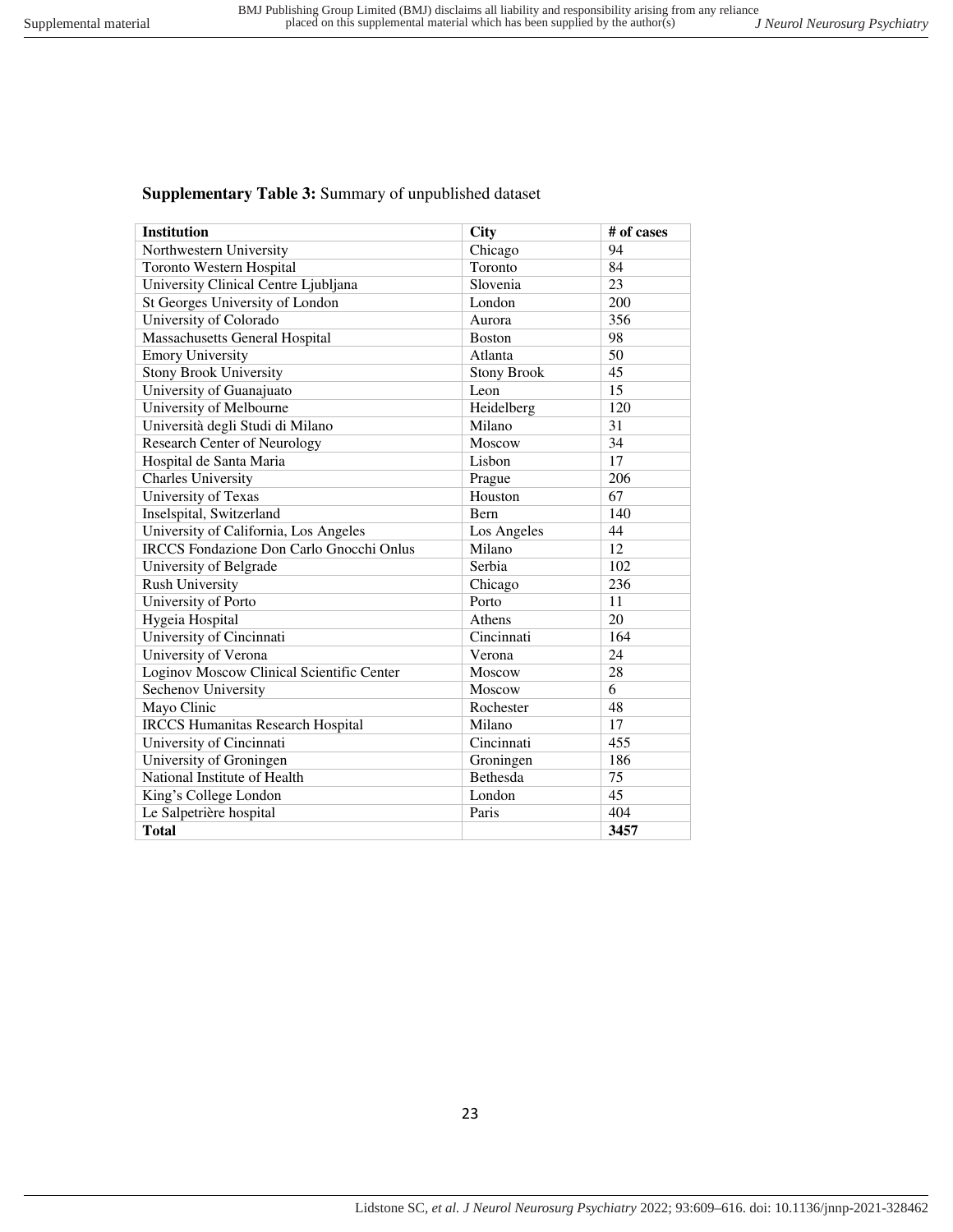| <b>FMD</b> phenotype                                         | $\text{Case}(n)$            |
|--------------------------------------------------------------|-----------------------------|
| Chorea                                                       | 13                          |
| <b>Tics</b>                                                  | 9                           |
| Speech                                                       | 8                           |
| Dyskinesia                                                   | $\overline{4}$              |
| Benign fasiculations                                         | 3                           |
| Paroxysmal FMD                                               | 3                           |
| Shaking                                                      | 3                           |
| <b>Stiffness</b>                                             | 3                           |
| Oculomotor                                                   | $\mathcal{D}_{\mathcal{L}}$ |
| Palatal tremor                                               | $\overline{c}$              |
| Spasticity                                                   | $\mathcal{D}_{\mathcal{L}}$ |
| Abduction/adduction of legs while seated                     |                             |
| Arms will point to one side and legs will "kick out"         |                             |
| Burping/retching - abdominal wall and pharyngeal involvement |                             |
| Dysphagia                                                    |                             |

Blepharospasm 1 Hiccups 1 'Keyboard-type' movements in hands and feet 1 Orolingual dyskinesias 1 Trunk and neck stereotypies 1 **Total** 61

**Supplementary Table 4:** Alternate phenotypes of unpublished Functional Movement Disorders included in "Other" category